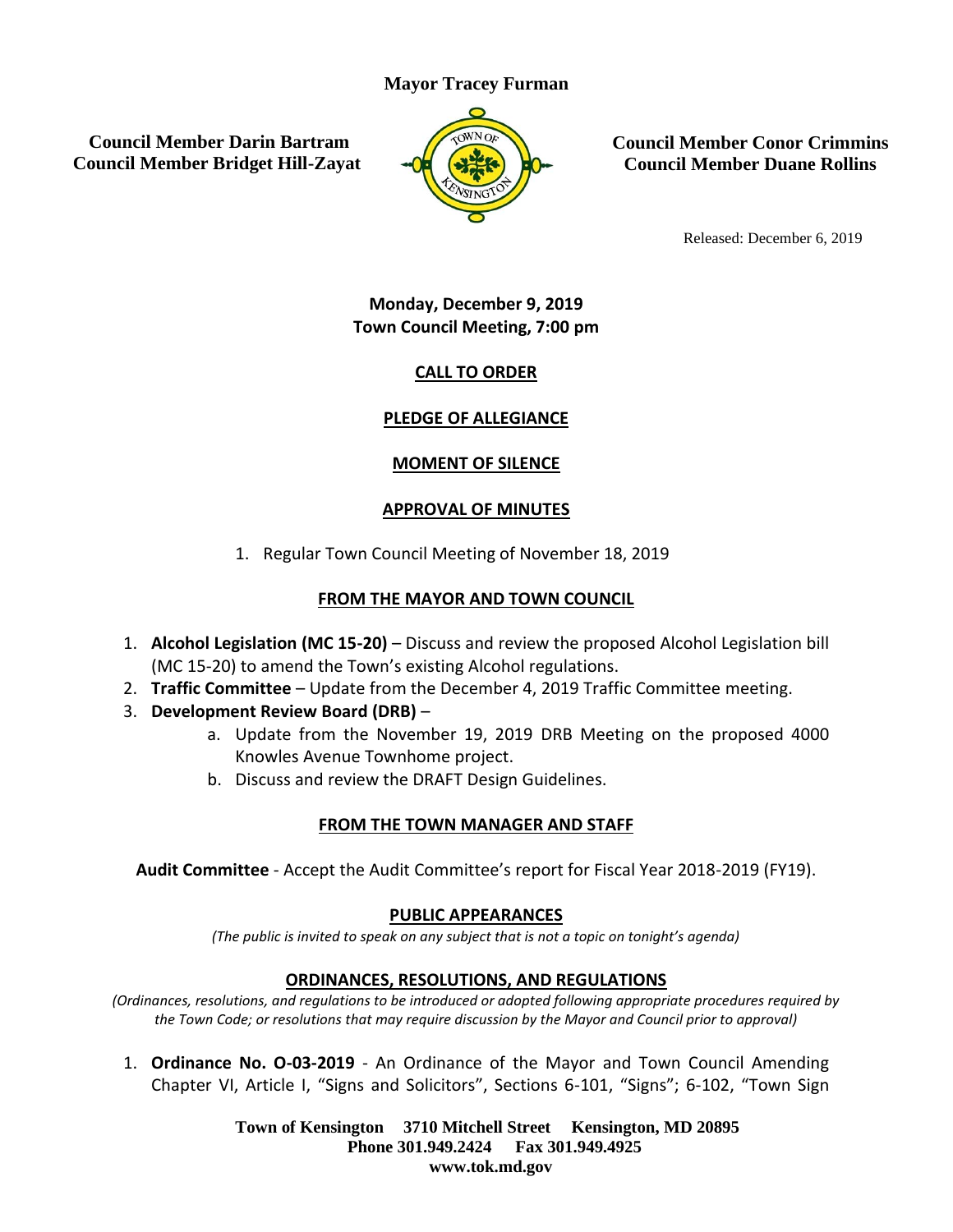Permit Required"; 6-103, "Signs in the Public Right-of-Way"; 6-104, "Signs on Private Property – CRT, CRN, and Industrial Zones"; and 6-106, "Enforcement and Penalties", to identify the types of signs that are authorized and are required to be permitted, expand the prohibition on pole signs, to regulate limited duration signs on private property, to clarify that all illuminated signs are regulated in the same manner, and to make conforming changes.

2. **Ordinance No**. **O-04-2019 (Introduction)** – Introduction of an Ordinance of the Mayor and Town Council to Amend Chapter VII, "Public Health, Safety, and Conduct", Article 5, "Animals", by repealing and re-enacting Section 7-502, "Owners Responsible for Curbing of Animals", and Section 7-503, "Control of Vicious Animals"; and by adding Section 7-504, "Unwanted Contact", Section 7-505, "Animal Noise", Section 7-506, "Dangerous Animals", and Section 7-507, "Dog Exercise Area", and otherwise make conforming changes.

#### **ADJOURNMENT**

*(The Mayor and Council may move to close the meeting and may move to reopen the meeting)* THE NEXT SCHEDULED MEETING(S) OF THE MAYOR AND TOWN COUNCIL WILL BE HELD: *Monday, January 6, 2020, 7:00 pm*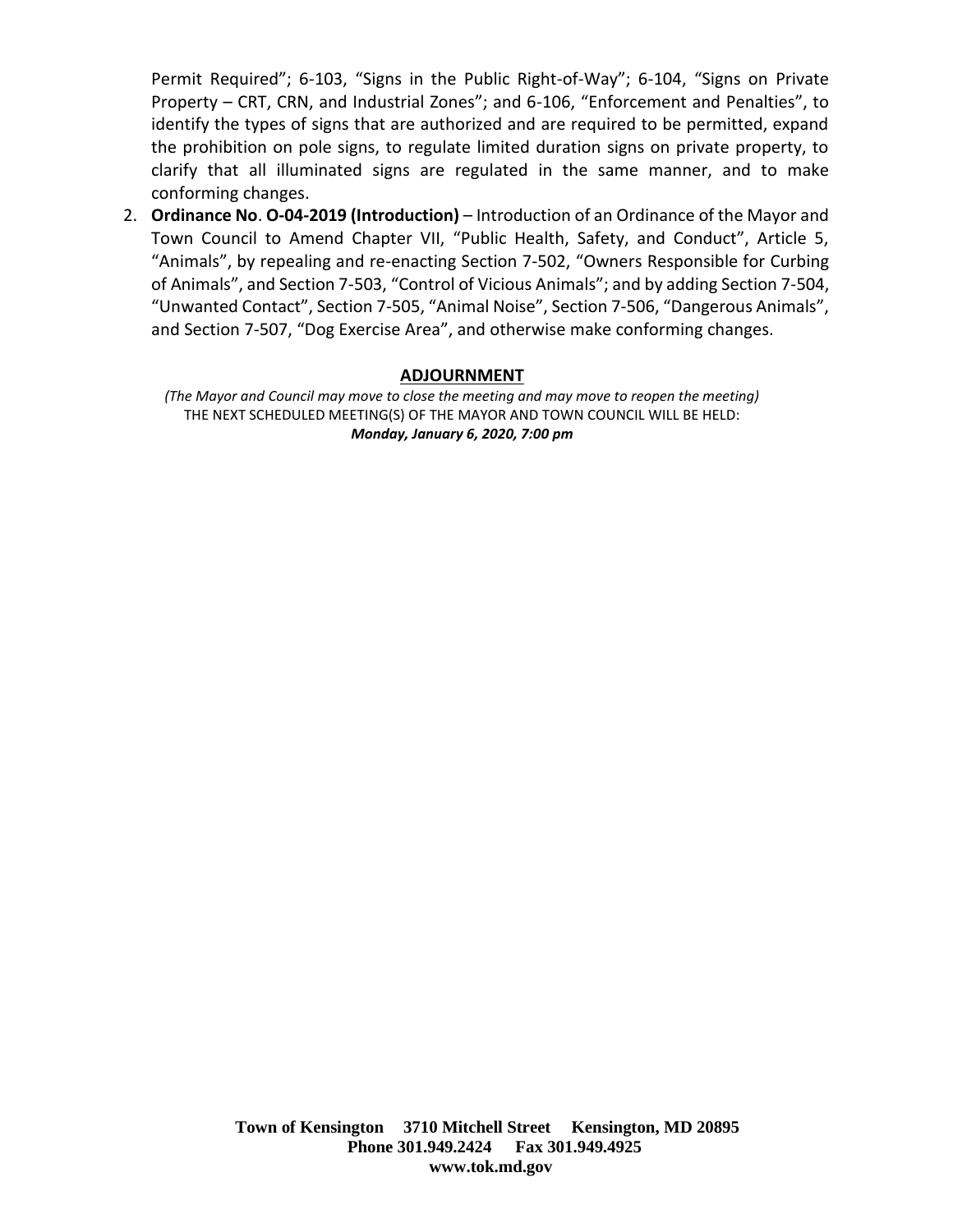# The Town of Kensington Development Review Board Committee

*Development Review Board Committee Structure and Process Guidelines*

# **History**

Beginning in 2008, The Town of Kensington, (the "Town," "Kensington") worked for over four years to update the Kensington Sector Plan ("Sector Plan"), the master plan for development within the Town of Kensington. Prior to this update, the most recent Master Plan for Kensington was approved in 1978 and reflected a very different vision for the Town of Kensington and surrounding area. The purpose of this updated Kensington Sector Plan is to provide an updated vision for development, or in some cases, re-development of area land (herein referred to generally as "development") in and around the Town of Kensington and design guidelines for achieving designs that comply with the vision set forth in the Sector Plan. The updated Kensington Sector Plan was formally adopted on March 20, 2012. Following the Sector Plan, the Sectional Zoning Map establishing Kensington's Commercial Residential Town ("CRT") and Commercial Residential Neighborhood ("CRN") zones was adopted October 16, 2012. Finally, the Town approved the Kensington Sector Plan Design Guidelines on March 7, 2013.

The Town Council created the Development Review Board ("DRB") by passing Resolution R-05-2013, on March 25, 2013. Since its inception, the DRB function has been revised through subsequent Resolutions of the Mayor and Town Council ("Council"). Chief among these has been the dissolution of the Town's Revitalization Committee and incorporating its functions into the DRB, to include a revision of the DRB membership structure (R-09-2015), establishment of a Chair of the DRB (R-10-2016), and a further change to the membership structure by making the Council positions on the DRB appointed by the Mayor during the Organizational Meeting (R-13-2017).

# **Purpose**

As described in R-05-2013, the DRB was created to review proposals for development in the Town with respect to their conformance with the Kensington Sector Plan, the CRT and CRN Zones, the Kensington Sector Plan Design Guidelines, and historic preservation requirements (herein collectively referred to as the "Kensington Sector Plan Guidelines").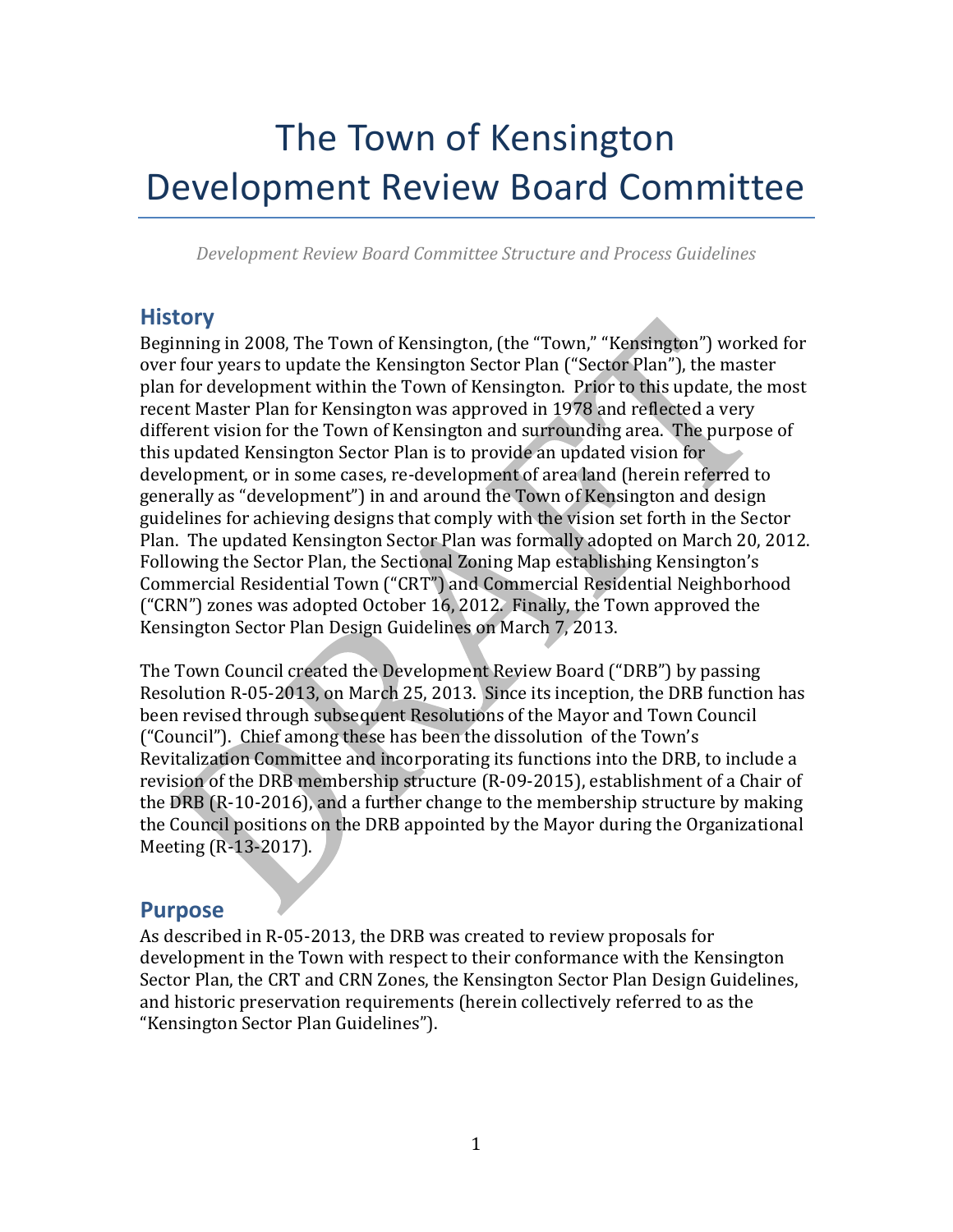The DRB reviews plans for development at an early stage of the development process, ideally prior to an applicant's filing with Montgomery County, and makes recommendations to the Council with respect to the development.

The DRB is an advisory committee only. As such, its role is to review development projects with applicants, solicit additional information from and provide feedback to applicants regarding their proposed development plans. At the Mayor's request, the DRB will present their report on any development project to the Town Council and/or the Town Attorney. The DRB's report is meant to provide the Council with the DRB's overall impression of an applicant's plan and its conformance to the Kensington Sector Plan Guidelines. Finally, the DRB may make a recommendation to the Council related to a proposed development project. Example recommendations may be:

- For the DRB to continue meeting with the applicant to help revise the applicant's plans to better conform to the Kensington Sector Plan
- For the Council to draft a letter of support or opposition of the proposed plan as appropriate
- For the Council to introduce and vote on a resolution of support or opposition of the proposed plan and to whom a copy of the resolution and the vote count should be sent
- For the Town Attorney to review the project

DRB members are expected to be knowledgeable of the Town and the Kensington Sector Plan Guidelines and to be willing to review development plans and engage with the applicant in order to:

- Provide feedback to applicants;
- Solicit additional information from applicants;
- Recommend changes to a development plan to bring it into conformance with the Kensington Sector Plan Guidelines;

The DRB process is intended to make the Town Council's review of projects more efficient and effective. In its capacity as an advisory committee, however, the DRB's role is not to directly support or oppose a project, but to advise the Town Council.

# **Development Review Board Process**

The DRB meets as a committee as needed. As an applicant prepares a plan for development of a property within the Town of Kensington, the Town asks that the applicant meet with the DRB to present the plan and to allow the DRB to review the plan and its conformance to the Kensington Sector Plan Guidelines.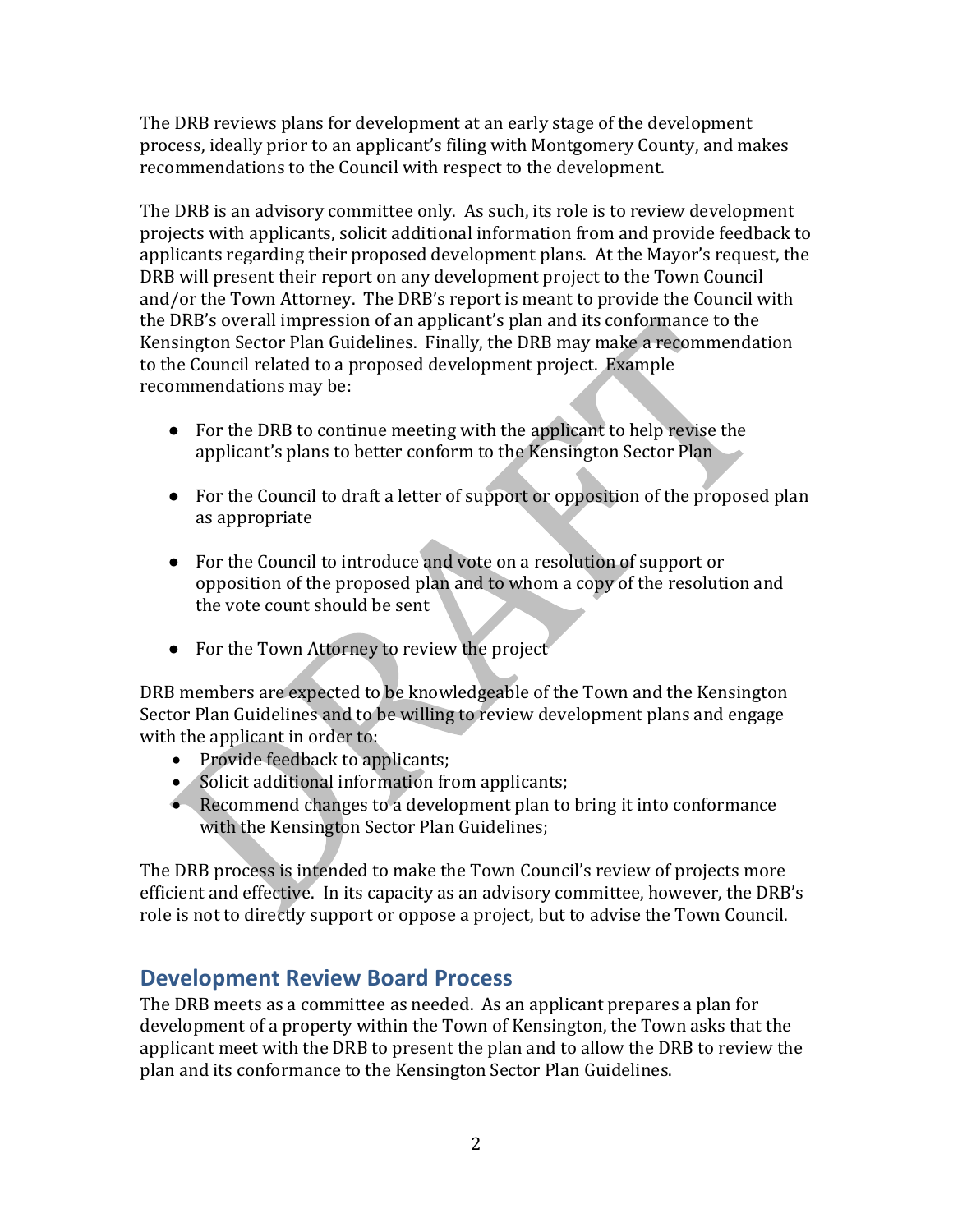The Council must post notice of DRB meetings per the Maryland Open Meetings Act (Md. Code §3-101). DRB meetings are open to the public and members of the public are entitled to attend DRB meetings, per the Open Meetings Act. Md. Code §3-103. The DRB shall follow Section 408 of the Town Charter and determine its own rules and order of business for DRB meetings.

During the course of reviewing a development project, the DRB will review the applicant's plans and exhibits and interview their team. The DRB will typically asses preliminary site plans, elevations, schematics, floor plans, engineering plans, to determine where the development is located, the scope of the development, the intended use, and the type of development (e.g. by-right, optional method, or conditional use). The DRB may develop job aides, such as questionnaires or checklists, to support its review process of applicant plans. From time to time where it may be beneficial, the DRB may invite members of the County Planning Department's Technical Staff to attend DRB meetings with or without the Applicant.

The DRB will review plans for compliance with the Kensington Sector Plan Guidelines. Specifically the members will assess project density, floor area ratio ("FAR"), total square footage, architecture, building height, setbacks, building massing, materials, step backs, parking, lighting, signage, landscaping, floor plans, intended use, and traffic circulation. Whenever possible, the DRB will encourage applicants to schedule and participate in one or more public community meetings prior to filing any application with Montgomery County.

At the conclusion of a DRB meeting, the DRB Chair will prepare minutes of the meeting. These minutes are public record and will be posted to the Town of Kensington's website and shared with the Mayor and Town Council. In addition, DRB updates to be provided to the Town Council will be included on the agenda of the Town Council meeting where the DRB Report will be given.

# **Committee Membership**

The DRB consists of seven (7) members to be appointed by the Mayor, with the approval of the Council. The composition of the DRB, as established through a Resolution of the Council, is as follows:

- Two (2) members of the Town Council, to be appointed by the Mayor during the Organizational Meeting of the Council in July of each year. Members from the Council serve a one-year term, coinciding with the Town's election cycle.
- Two (2) members from a professional field related to development, each of whom is an architect, engineer, developer, or land use attorney. Professional field members serve a two-year term.
- Two (2) members that are residents of the Town of Kensington. Town resident members serve a two-year term.
- One (1) member of the Town business community. Town business members serve a two-year term.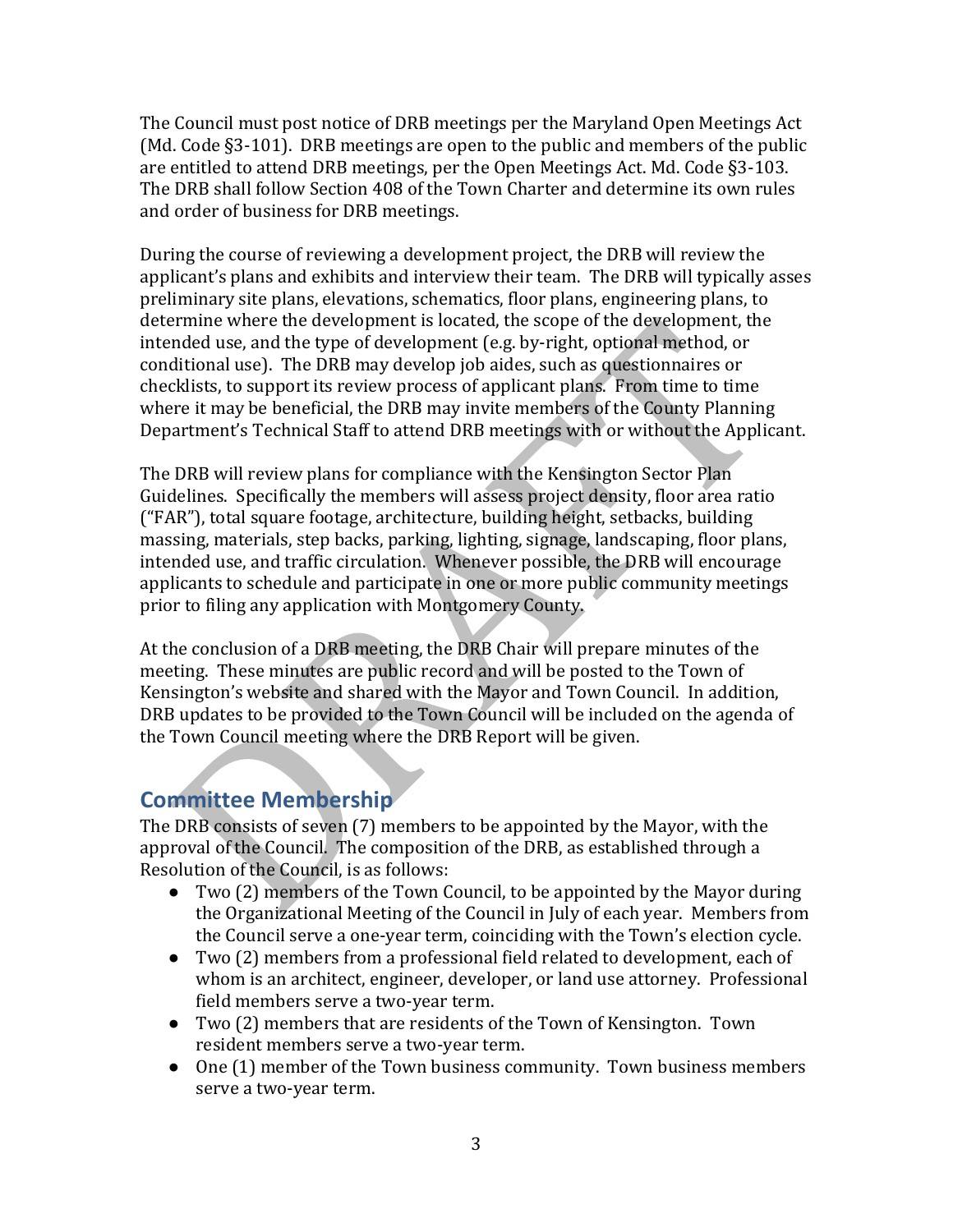The town resident, professional, and town business members of the DRB serve staggered, two-year terms such that three positions are appointed on even numbered years and two positions are appointed on odd number years. The Town Council positions are appointed annually by the Mayor during the Council's Organization Meeting, typically held in July.

Members of the DRB are appointed by the Mayor and confirmed by a vote of the Council. The Mayor may appoint or re-appoint any member provided the appointee meets the criteria of: resident, business member, or professional. Appointees from the town business and professional category are not required to be residents of the Town.

Serving on the DRB is an unpaid, volunteer position. Should the criteria for a member of the DRB change such that he/she no longer meets the criteria, the member will be required to resign and the Mayor will appoint a new member, who meets the criteria, as a replacement. For example, if a member of the DRB serving in a Town resident role were to move out of the Town of Kensington, they would no longer qualify as a resident and thus would be required to resign their role on the DRB.

Members of the DRB are required to submit an annual financial disclosure to the Town and are subject to the Town's Public Ethics rules stated in Article 3 of the Town of Kensington's Code of Ordinances.

# **Committee Chair**

The Mayor shall appoint, with the approval of the Council, one member of the DRB to serve as Chair of the DRB. The Chair of the DRB is the main point of contact between the Mayor and Council and the DRB and is responsible for scheduling DRB meetings and for providing DRB reports on projects reviewed by the DRB to the Mayor and Council during Town Council meetings as requested by the Mayor. As may be requested by the Mayor, the Chair of the DRB may be called upon to testify in front of the Montgomery County Planning Board, the Office of Zoning and Administrative Hearings ("OZAH") Hearing Examiner, the OZAH Appeals Board, or the Circuit Court in relation to a project reviewed by the DRB.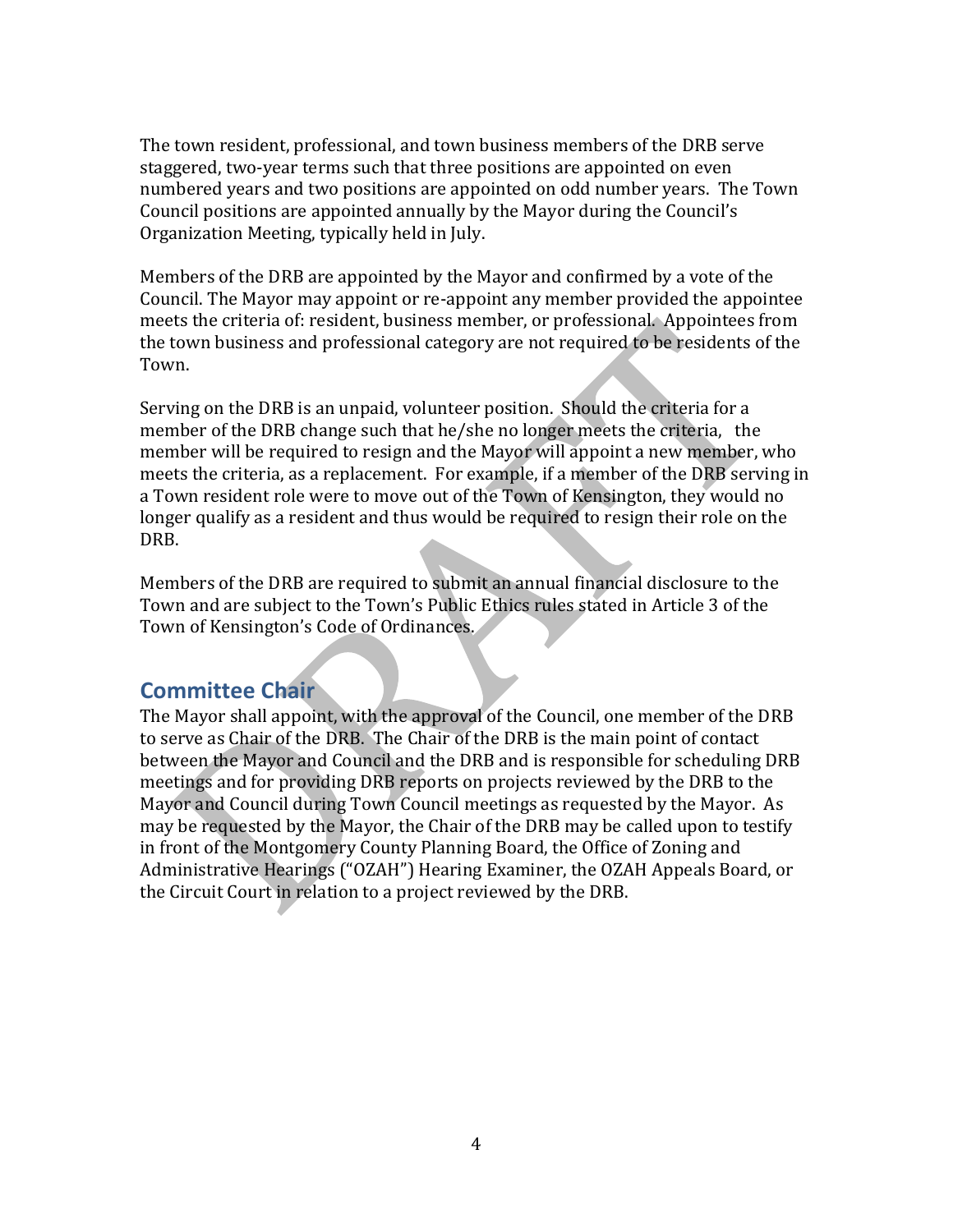# **ORDINANCE OF THE MAYOR AND COUNCIL OF THE TOWN OF KENSINGTON AMENDING CHAPTER VI, ARTICLE I, "SIGNS AND SOLICITORS", SECTIONS 6-101, "SIGNS"; 6-102 "TOWN SIGN PERMIT REQUIRED"; 6-103, "SIGNS IN THE PUBLIC RIGHT OF WAY"; 6-104 "SIGNS ON PRIVATE PROPERTY – CRT, CRN AND INDUSTRIAL ZONES" AND 6-106, "ENFORCEMENT AND PENALTIES" TO IDENTIFYTHE TYPES OF SIGNS THAT ARE AUTHORIZED AND ARE REQUIRED TO BE PERMITTED, EXPAND THE PROHIBITION ON POLE SIGNS, TO REGULATE LIMITED DURATION SIGN ON PRIVATE PROPERTY, TO CLARIFY THAT ALL ILLUMINATED SIGNS ARE REGULATED IN THE SAME MANNER AND TO MAKE CONFORMING CHANGES.**

**WHEREAS**, pursuant to §5-201 *et seq.* of the Local Government Article, Annotated Code of Maryland, the Town of Kensington (hereinafter, the "Town") has the power to pass such ordinances as it deems necessary to protect the health, safety and welfare of the citizens of the municipality and to prevent and remove nuisances; and

**WHEREAS**, pursuant to the Land Use Article, Annotated Code of Maryland the Town is authorized to adopt additional or stricter commercial sign regulations than are otherwise imposed by the State, the Maryland National Capital Park and Planning Commission, or Montgomery County; and

**WHEREAS**, the Mayor and Council have determined that it is in the public interest and will promote the preservation, improvement and redevelopment of the Town's commercial areas to adopt certain sign regulations; and

**WHEREAS**, the Mayor and Council have determined that clarification with respect to Aframe and sandwich signs requirements, permitting requirements, and signs in the right of way, a reduction in the landscape requirement and a revision of the length of time that a limited duration sign may be posted in the right of way are appropriate and in the public interest.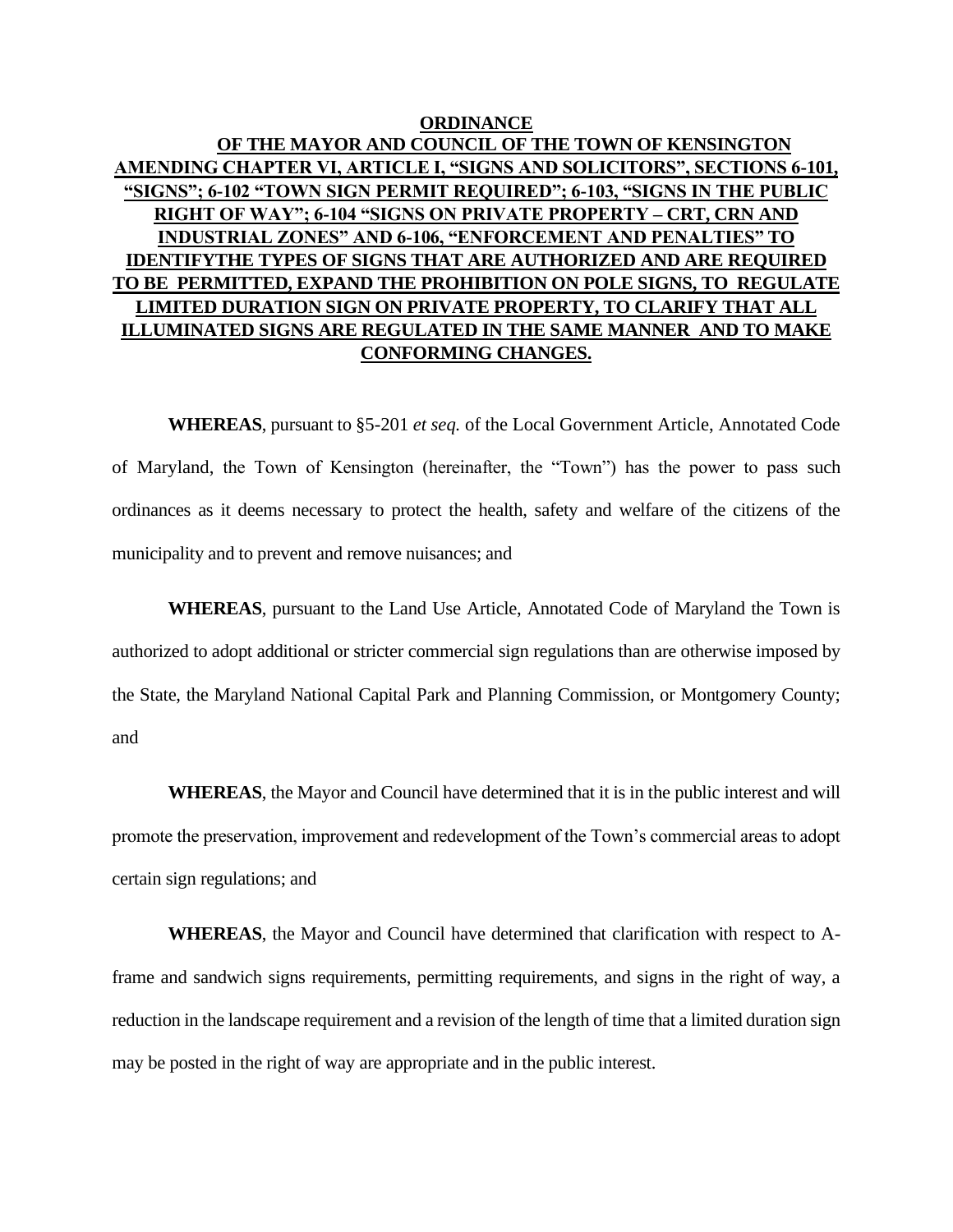### **Section 1**. **NOW THEREFORE, BE IT ORDAINED AND ENACTED**, by the Mayor

and Council of the Town of Kensington, Maryland that Chapter 6, "Signs" Article 1 "Signs and Solicitors", Section 6-101 "Signs" of the Code of the Town of Kensington be, and is hereby, repealed and re-enacted with amendments to read as follows:

#### Section 6-101. Signs

(a) The Town shall have the power to enforce, and incorporates by reference herein as if fully set forth, the provisions of Chapter 59, Article 59-6, Division 6.7 of the Montgomery County Code, as amended, entitled "Signs", except as otherwise provided herein. This Article is an exception to the general exemption from County law contained in Section 1- 202 of this Code.

(b) The purpose of Sections 6-101 through 6-106 of this Article is to regulate the location, size, placement and certain features of signs placed in the public right of way, and in commercial and industrial zoned properties. These regulations do not apply to signs in a residential zone, unless specifically stated. These regulations are intended to protect the public health, safety, comfort and welfare, to enable the public to locate goods, services and facilities without difficulty, danger or confusion, to prevent hazards to life and property, and to preserve and strengthen the character of the town and to protect property values.

(c) The following sections contain additional requirements that supplement portions of Chapter 59, Article 59-6, Division 6.7, of the Montgomery County Code and, in cases of conflict, shall supersede and take precedence over Chapter 59, Article 59-6, Division6.7, of the Montgomery County Code.

(D) ONLY SIGNS DEFINED AS PERMANENT OR LIMITED DURATION SIGNS ARE AUTHORIZED. TEMPORARY SIGNS, AND BANNERS, ARE PROHIBITED. PERMANENT SIGNS ARE DEFINED AS A SIGN, REQUIRING A PERMIT FROM MONTGOMERY COUNTY, THAT IS CONSTRUCTED IN A MANNER AND OF MATERIALS THAT WILL WITHSTAND LONG-TERM DISPLAY AND IS INTENDED TO BE DISPLAYED FOR AN INDEFINITE PERIOD OF TIME. A LIMITED DURATION SIGN IS DEFINED AS A NON-PERMANENT SIGN THAT IS:

(1) DISPLAYED ON PRIVATE PROPERTY, AND IS CONSTRUCTED IN A MANNER AND OF MATERIALS THAT WILL NOT WITHSTAND LONG-TERM DISPLAY, AND/OR IS NOT INTENDED TO BE DISPLAYED FOR AN INDEFINITE PERIOD; OR

(2) WITHIN THE PUBLIC RIGHT-OF-WAY. **Section 2**. **BE IT FURTHER ORDAINED** 

**AND ENACTED** by the Mayor and Council of the Town of Kensington that, Chapter 6, "Signs and

Commercial Regulations" Article 1 "Signs and Solicitors", Section 6-102 "Town Sign Permit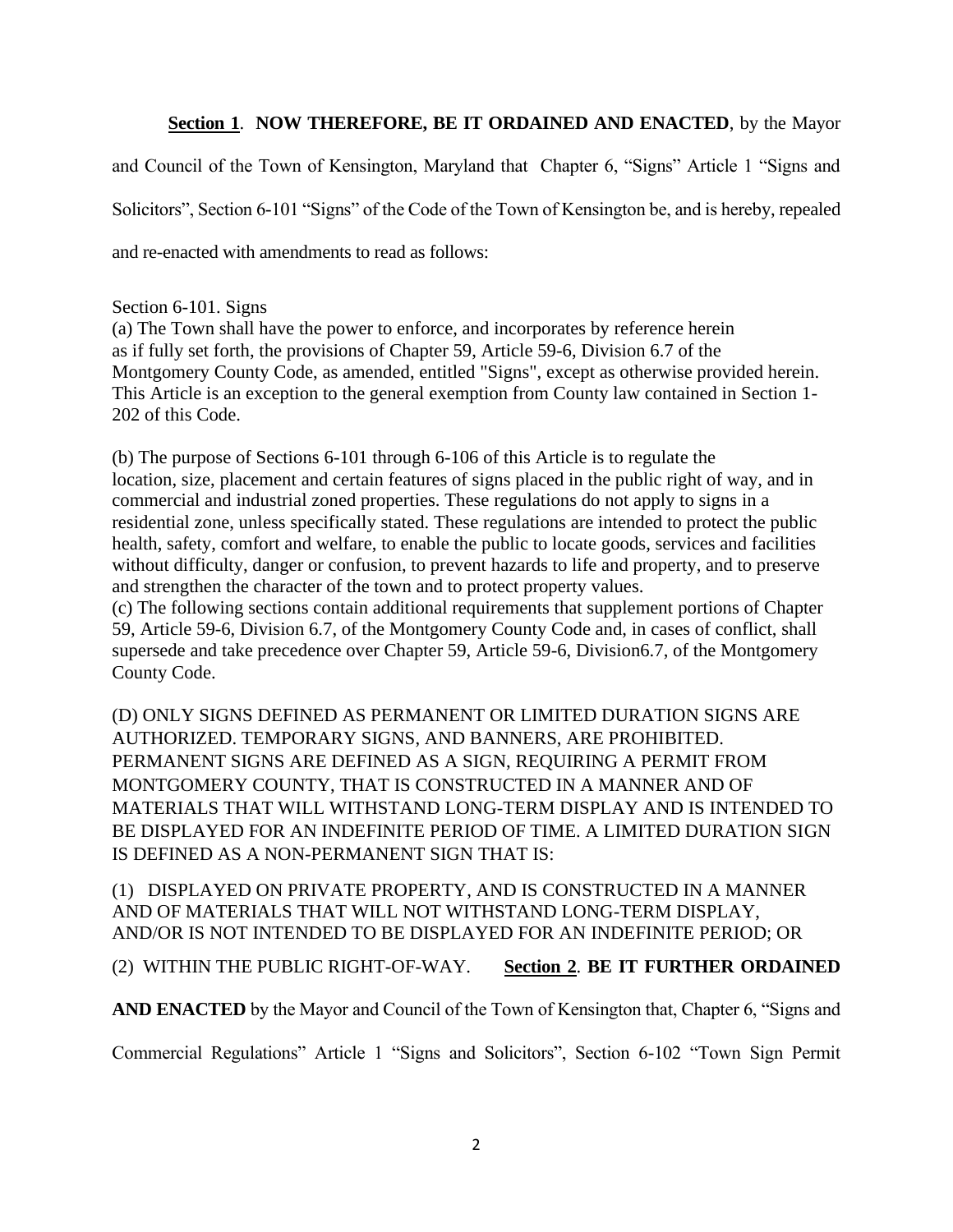Required" of the Code of the Town of Kensington be, and is hereby, repealed and re-enacted with

amendments to read as follows:

### Section 6-102. Town Sign Permit Required – CRT, CRN and Industrial Zones (a) THE PERMITTING REQUIREMENTS OF THIS CHAPTER DO NOT EXEMPT ANY APPLICANT FROM OBTAINING PROPER PERMITS FROM MONTGOMERY COUNTY AS REQUIRED BY COUNTY LAW.

(b) It shall be unlawful to erect, construct, POST, MOUNT, locate, place or alter any permanent sign or part thereof, AND ANY LIMITED DURATION SIGN OR PART THEREOF[or any A frame type sign or sandwich type sign], without first obtaining a sign permit from the Town. A permit application, together with a copy of plans and specifications for the work and any required fee, shall be filed with the Town Manager or designee, who shall issue a permit in accordance with the provisions of the Town code. THE PERMIT SHALL INCLUDE DATE OF ISSUANCE. By application for a sign permit, the applicant and owner give consent to the Town Manager or designee to enter onto the property to inspect any activity encompassed in the permit as often and at such times as deemed necessary during the course of the activity to ensure compliance with this chapter and other applicable law. Applicants must provide the Town with any information deemed necessary to process the permit.

#### [(b) The permitting requirements of this Chapter do not exempt any applicant from obtaining proper permits from Montgomery County as required by County law.]

(c) Permit fees shall be set by resolution of the Council.

(d) The date of erection of any limited duration sign must be written in indelible ink on the lower right corner of the sign.

# **Section 3**. **BE IT FURTHER ORDAINED AND ENACTED** by the Mayor and Council of

the Town of Kensington that, Chapter 6, "Signs and Commercial Regulations" Article 1 "Signs and

Solicitors", Section 6-103 "Signs in the Public Right-of-Way" of the Code of the Town of Kensington

be, and is hereby, repealed and re-enacted with amendments to read as follows:

Section 6-103. Signs in the Public Right-of-Way.

(a) Except as otherwise provided herein, it shall be unlawful to display or post any sign in a public right of way under the Town's jurisdiction.

(b) It [shall be] IS unlawful to attach any otherwise lawful sign to utility poles, trees, fences or other signs in the public right of way.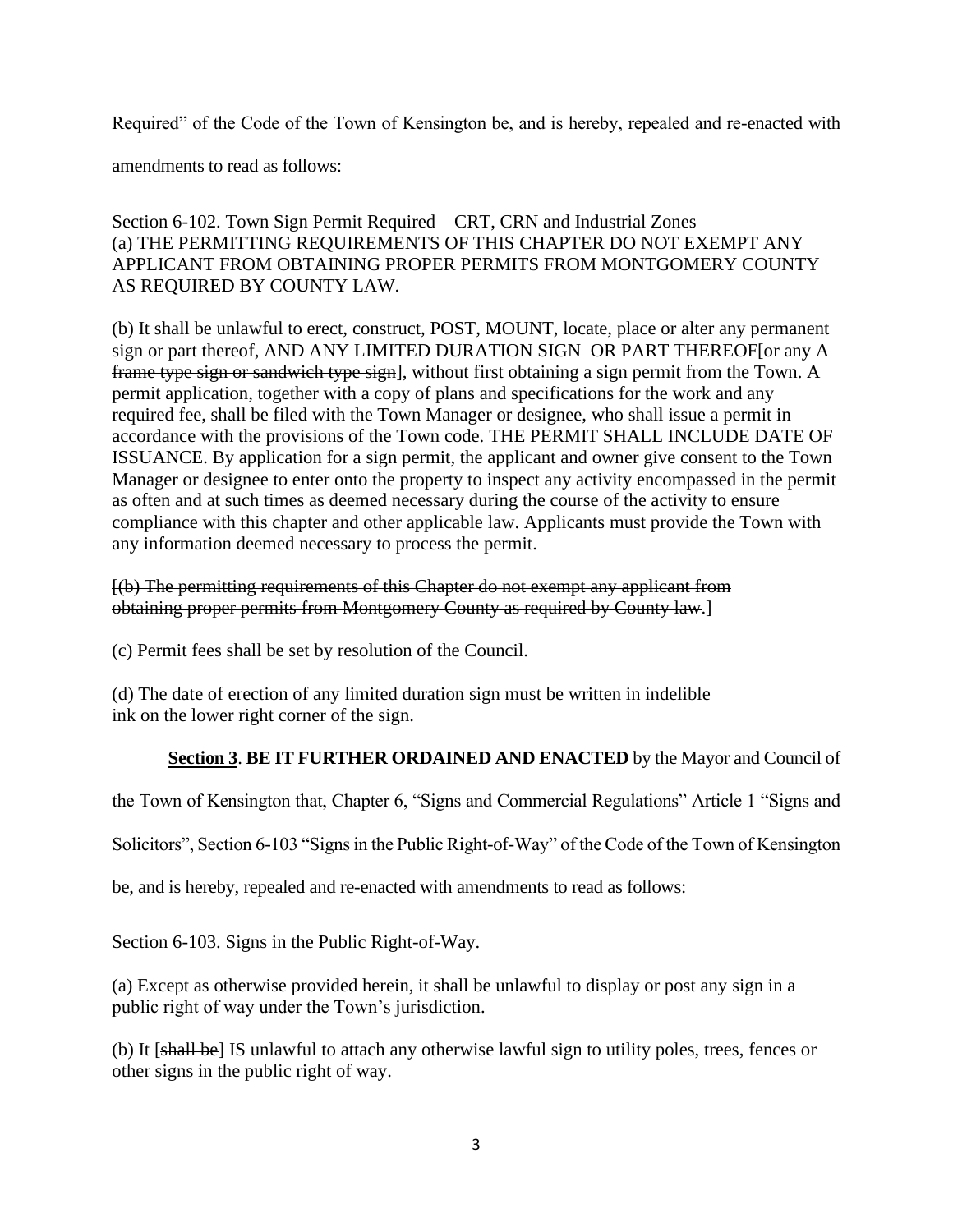(c) It shall be lawful to post or mount limited duration signs in the public right of way from 10:00 a.m. on Friday through 5:00 p.m. the following Sunday. NOTWITHSTANDING ANY OTHER PROVISION OF THIS SECTION, IT IS PROHIBITED AT ALL TIMES TO POST OR MOUNT ANY SIGN IN THE MEDIAN OF A PUBLIC RIGHT-OF-WAY. Signs authorized by this Section may not be installed or removed in a manner that will cause damage to the right of way. Authorized signs may not block or obstruct any permanent signage, [nor may they obstruct] OR pedestrian or vehicular traffic or sightlines.

(d) Any otherwise lawful sign required by law or regulation, and signs used by a government agency or utility company erected by, or on the order of, a public officer or utility official in the performance of official duties, such as controlling traffic, identifying streets, warning of danger, or providing information, is exempt from this section.

(e) All signs posted in violation of this section shall be considered a nuisance and are removable without notice by a public or governmental official at any time thereafter, unless said signs have been authorized to remain by the town government.

**Section 4**. **BE IT FURTHER ORDAINED AND ENACTED** by the Mayor and Council of the

Town of Kensington that, Chapter 6, "Signs and Commercial Regulations" Article 1 "Signs and

Solicitors", Section 6-104 "Signs on Private Property" of the Code of the Town of Kensington be,

and is hereby, repealed and re-enacted with amendments to read as follows:

Section 6-104. Signs on Private Property – CRT, CRN and Industrial Zones

(a) Comprehensive Signage Plan Required – Before a permit may be issued under this Article for properties within the CRT, CRN and Industrial Zones, for properties occupied by more than one (1) business/tenant, a signage plan must be filed demonstrating that each sign for which a permit is requested is consistent and harmonious in terms of location, design, color, shape, size, style, material, and mounting with all other such signs on the property. Signs for individual businesses/tenants in a multi-tenanted building shall be placed only on the BUILDING LEVELS ACCESSIBLE ON THE EXTERIOR BY pedestrianS [levels of the building]. A signage plan for the entire property shall be submitted by the owner prior to the issuance of the first sign permit for the property and shall be updated to include all existing and proposed signs when any sign is installed, altered or replaced.

(b) Prohibited Signs - The following sign types are prohibited:

(1) Internally illuminated box signs with flat graphics and/or translucent face material are prohibited.

(2) Pole (freestanding) signs, except when  $[(a - and *grocery* stores] with greater than one hundred]$ (100) parking places. Retail shopping centers and grocery stores will be allowed only one pole sign each, FOR A PERIOD OF TWENTY (20) YEARS FROM JULY 1, 2019,; or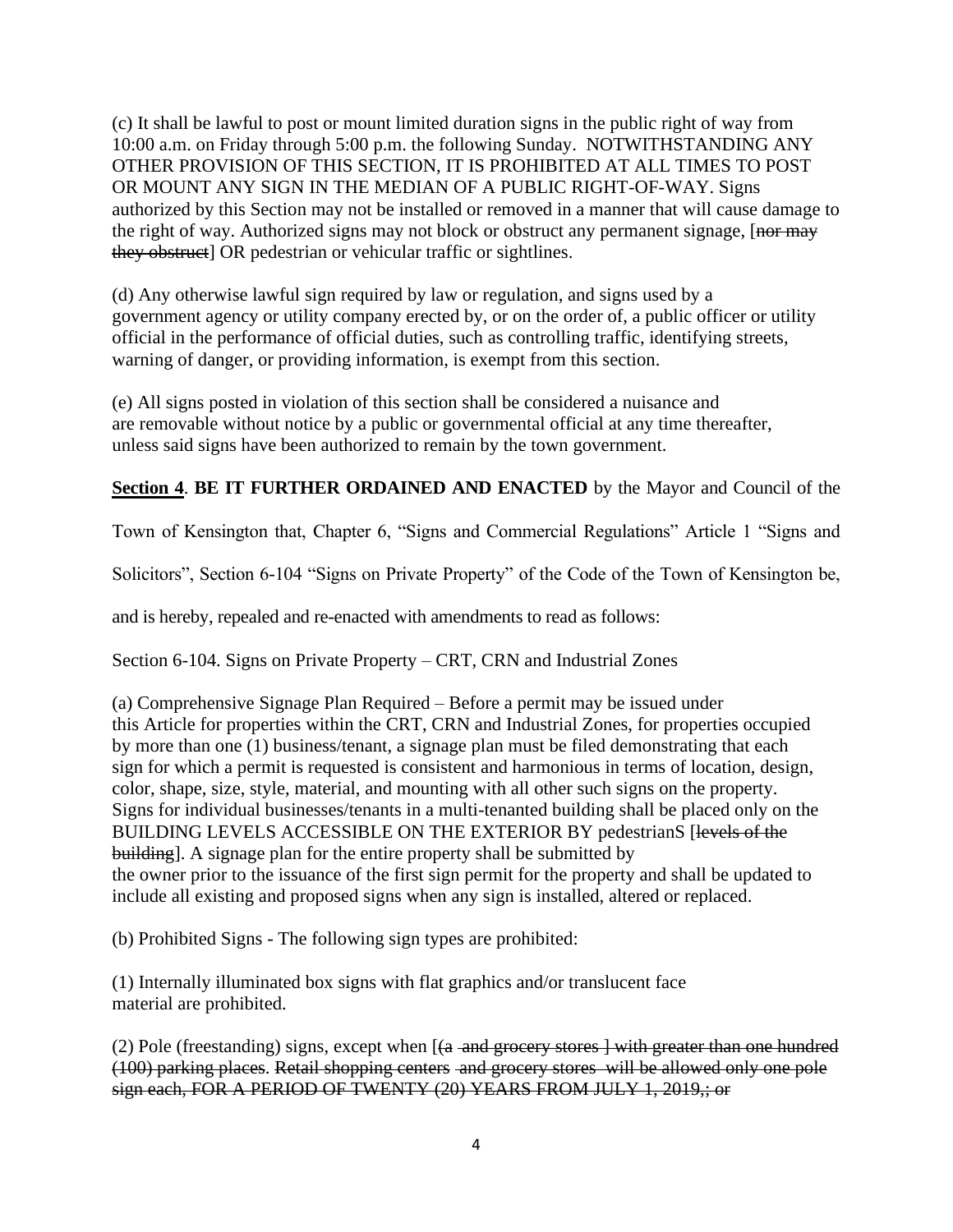[(b)] located in the Kensington Historic District, when the Historic Preservation Commission has made a determination that the sign is an integral part of the environmental setting or is important to the historic character of the neighborhood. ONE POLE SIGN LOCATED AT A GROCERY STORE THAT WAS LAWFULLY EXISTING IMMEDIATELY PRIOR TO FEBRUARY 1, 2020, BUT WHICH DOES NOT CONFORM TO THE REQUIREMENTS AS NOW CONSTITUTED OR AS THEY MAY HEREAFTER BE AMENDED FROM TIME TO TIME, MAY REMAIN BUT SHALL BE REMOVED OR MODIFIED TO COME INTO COMPLIANCE WITH THIS ARTICLE WITHIN FIVE (5) YEARS FROM FEBRUARY 1, 2020. ONE POLE SIGN LOCATED AT A SHOPPING CENTER WITH GREATER THAN ONE HUNDRED (100) PARKING PLACES THAT WAS LAWFULLY EXISTING IMMEDIATELY PRIOR TO FEBRUARY 1, 2020, BUT WHICH DOES NOT CONFORM TO THE REQUIREMENTS AS NOW CONSTITUTED OR AS THEY MAY HEREAFTER BE AMENDED FROM TIME TO TIME, MAY REMAIN SHALL BE REMOVED OR MODIFIED TO COME INTO COMPLIANCE WITH THIS ARTICLE WITHIN TWENTY (20) YEARS FROM FEBRUARY 1, 2020.

(3) Internally illuminated signs (except as provided herein);

(4) Portable signs or flashing or scrolling signs.

(5) Illuminated signs in the R-60 Zone.

(6) [A-frame type signs or sandwich signs unless they meet the following conditions:

(a) Can only be utilized during the hours of operation, on the site where the business is located, and must be removed at the close of business each day;

(b) Cannot exceed six (6) square feet per side, regardless of how connected or viewed;

(c) Cannot be placed in the public right-of way and must provide a clear unobstructed path for use by pedestrians to and from the establishment and must meet the Americans with Disabilities Act Requirements; and

(d) Must be constructed and anchored in a manner to achieve wind grade certification. Examples of acceptable A-frame signs are attached as Figure 1.

#### (e) Must be permitted by the Town as a limited duration sign.]

VEHICLES THAT ARE PRIMARILY USED AS AN APPARATUS OR SUPPORT FOR ADVERTISING, THAT ARE PARKED OR LOCATED ON PRIVATE PROPERTY IN SUCH A WAY AS TO BE VISIBLE FROM BEYOND THE PROPERTY LIMITS AND SERVE AS AN ADVERTISMENT OF A BUSINESS LOCATED AT THE PROPERTY.

(c) Ground freestanding signs – Ground freestanding signs measuring less than six (6) feet in height and fifty (50) square feet in area, and including a landscaped area at the base of the sign measuring a minimum of one square foot for each square foot of sign area, are permitted. Only one ground freestanding sign shall be permitted per recorded lot. Once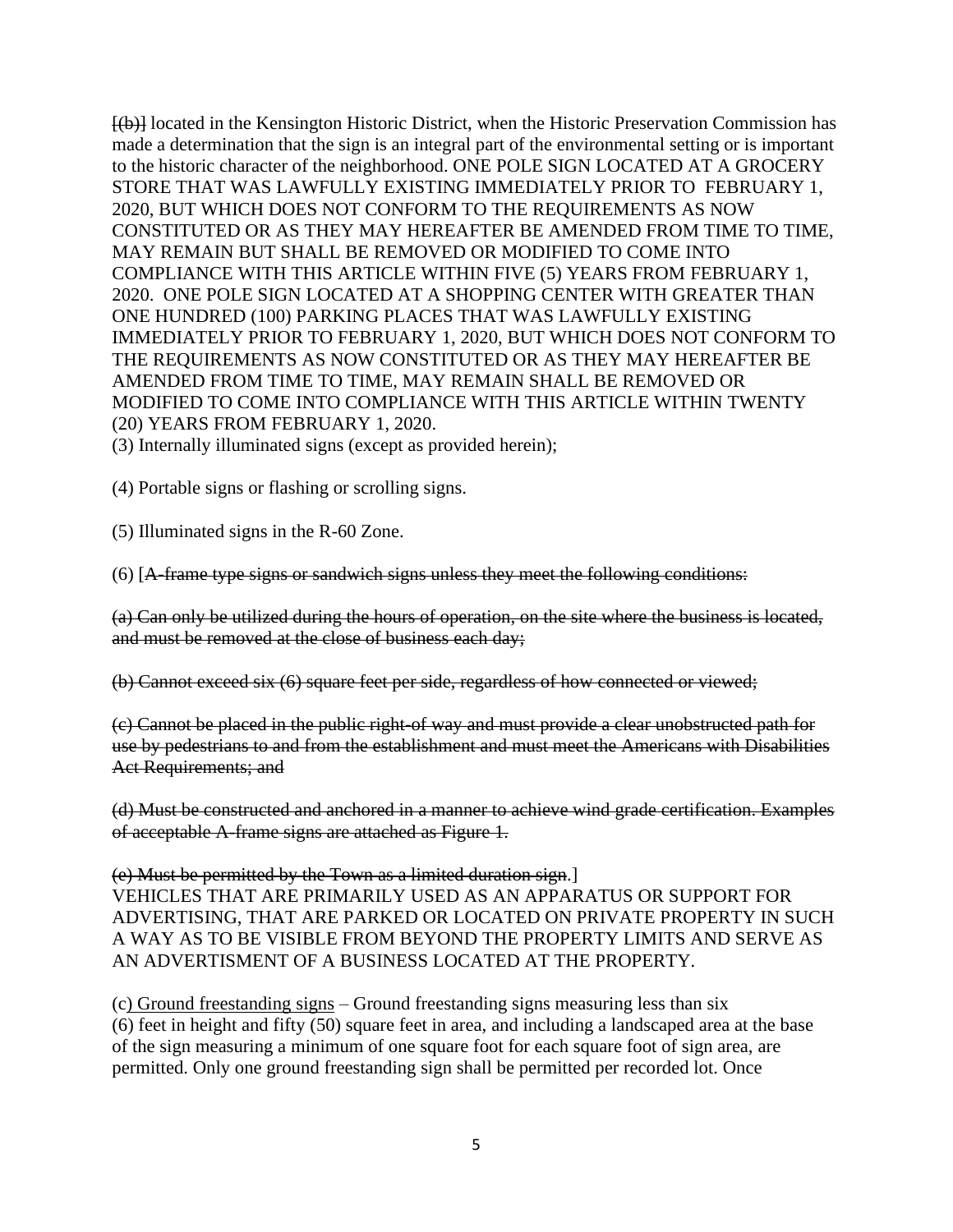installed, landscaping must be properly maintained IN ACCORDANCE WITH APPROVED PLANS.

(d) Illumination (External) - Exterior sign illumination shall be discrete, uniform, and compatible with the architecture of the structure. The light source shall only illuminate the sign and shall not glare, reflect, or shine onto public ways, streets, park areas, or residential properties. Sign illumination must use an enclosed lamp design or indirect lighting from a shielded source in a manner that prevents glare from beyond the property line. The light source shall be shielded or controlled in a manner so that it does not generally shine above or beyond the sign. EXCEPT IN THE CRT AND CRN ZONE, On properties abutting, contiguous or confronting, or within 150 feet of, a residential property or use, all signage illumination light sources (including neon) must be turned off when the business is not open for public access or before 10:00 p.m. daily, whichever occurs first.

(e) Illumination (Internal) – Only internal, HALO, or backlit illumination signs composed of individually mounted channel letters, or in box signs with opaque face panels that utilize routed push-through or LED text or overlay translucent text material ARE PERMITTED. Individual letters shall be mounted directly to the building or on raceways or tracks attached to the building are permitted. INTERNAL SIGN ILLUMINATION SHALL BE DISCRETE, UNIFORM, AND COMPATIBLE WITH THE ARCHITECTURE OF THE STRUCTURE. THE LIGHT SOURCE SHALL ONLY ILLUMINATE THE SIGN AND SHALL NOT GLARE, REFLECT, OR SHINE ONTO PUBLIC WAYS, STREETS, PARK AREAS, OR RESIDENTIAL PROPERTIES. SIGN ILLUMINATION MUST USE AN ENCLOSED LAMP DESIGN OR INDIRECT LIGHTING FROM A SHIELDED SOURCE IN A MANNER THAT PREVENTS GLARE FROM BEYOND THE PROPERTY LINE. THE LIGHT SOURCE SHALL BE SHIELDED OR CONTROLLED IN A MANNER SO THAT IT DOES NOT GENERALLY SHINE ABOVE OR BEYOND THE SIGN. EXCEPT IN THE CRT AND CRN ZONE, FOR PROPERTIES ABUTTING, CONTIGUOUS OR CONFRONTING, OR WITHIN 150 FEET OF, A RESIDENTIAL PROPERTY OR USE, ALL SIGNAGE ILLUMINATION LIGHT SOURCES (INCLUDING NEON) MUST BE TURNED OFF WHEN THE BUSINESS IS NOT OPEN FOR PUBLIC ACCESS OR BEFORE 10:00 P.M. DAILY, WHICHEVER OCCURS FIRST.

(F) A LIMITED DURATION SIGN OR SIGNS THAT MEASURE OR EXCEED A TOTAL OF TEN (10) SQUARE FEET IN SIZE, OR ARE PLACED MORE THAN FIVE (5) FEET FROM THE FACE OF THE MAIN BUILDING, MAY BE PLACED ON PRIVATE PROPERTY FOR NOT MORE THAN SIXTY (60) DAYS IN ANY CALENDAR YEAR. NO TIME LIMIT APPLIES TO LIMITED DURATION SIGNS THAT MEASURE LESS THAN A TOTAL OF TEN (10) SQUARE FEET AND ARE LESS THAN FIVE (5) FEET FROM THE FACE OF THE MAIN BUILDING. ONE SIGN IS ALLOWED PER PERMIT, WITH A MAXIMUM OF FOUR PERMITS AT ANY ONE TIME. MULTIPLE LIMITED DURATION SIGNS THAT ARE SIMILAR MAY NOT BE USED TO ENLARGE THIS TIME LIMITATION. MULTIPLE SIGNS THAT ARE SIMILAR MAY NOT RECEIVE A PERMIT FOR THE SAME LOCATION. THE MAXIMUM SIGN AREA OF EACH SIGN IS FIFTY (50) SQUARE FEET WITH A MAXIMUM TOTAL SIGN AREA OF ONE HUNDRED (100) SQUARE FEET.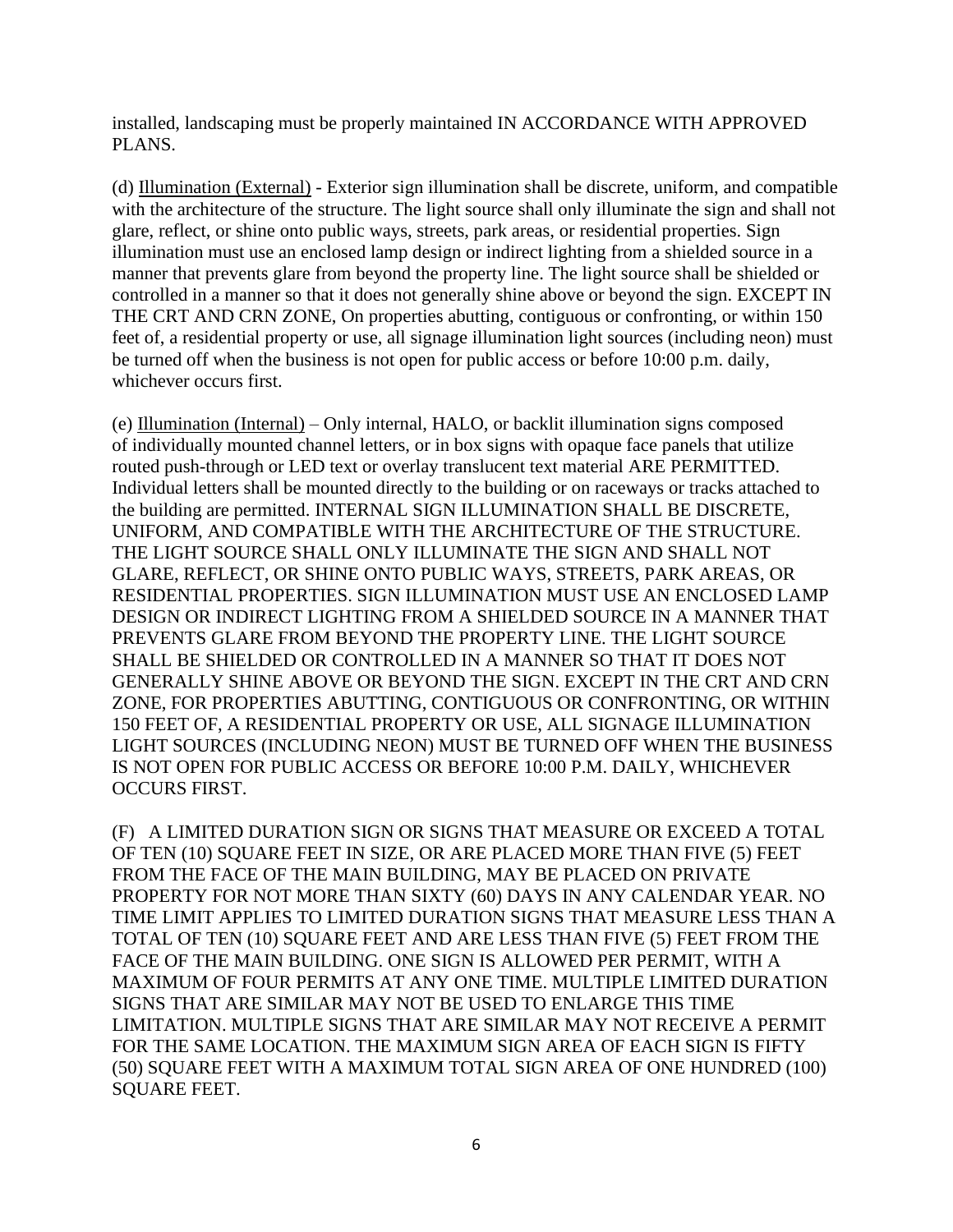(f) (G) Allowable Signage Calculations – Signage calculations shall include exterior signage of all types including permitted neon signs. Symbols, letters and logos count towards total signage. Properties abutting or confronting residential property shall be limited to one (1) square foot of signage for each lineal foot of building frontage.

 $\left(\frac{g}{g}\right)$  (H) Applicability – This section applies only to signs in the CRT, CRN and Industrial zones, except where specifically noted. All new commercial signage, repairs to existing signage, changes to sign text, tenancy changes, property ownership changes, business name changes, or use changes must comply with this Article. Whenever an existing sign is altered, it shall be modified to bring it into conformance with this chapter. Whenever any existing business/tenant/owner erects a new or additional sign, all signs on the premises pertaining to that business/tenant/owner shall be modified to bring them into conformance with this chapter. Any pole sign lawfully existing immediately prior to September 1, 2009 that did not conform to the requirements of this section on that date shall be removed or modified to come into compliance with this article. Signs installed by the Town of Kensington or signs at fire stations and public libraries and schools, any sign required by law or regulation by a governmental agency or utility company erected by, or on the order of, a public officer or utility official in the performance of official duties, such as signs controlling traffic, identifying streets, warning of danger, or providing information, are exempt from This section, but not from the application of Chapter 59, Article 59-6, Division 6.7 of the Montgomery County Code.

(h) (I) Additional Restrictions for Signs within the Historic Commercial District (Howard Avenue, Armory Avenue, Fawcett Street, St. Paul Street, and Montgomery Avenue) - The following types of signs are not permitted in the historic commercial district unless a variance is granted by the Council:

(1) Internally illuminated signs.

(2) Neon signs or neon decorations.

 $\overrightarrow{(i)}$  (J)Interior Window Coverage - The maximum total area of interior window signs shall not exceed twenty percent (20%) of the glass area for each side of the building.

 $\leftrightarrow$  ( $\leftrightarrow$ ) Permitted pole signs – Permitted pole signs shall include a landscaped area at the base of the sign measuring a minimum of one square foot for each square foot of sign area. Once installed, landscaping must be properly maintained.

 $(k)$  (L) Variance Procedure - If a signage permit application is denied by the Town, an applicant may seek a Variance from this section within 15 days of the date of denial. A variance may not be granted for the erection, installation or maintenance of a sign prohibited by Section 6-104(b) OR MONTGOMERY COUNTY CHAPTER 59- 6, DIVISION 6.7. THE TOWN MAY ESTABLISH A DETAILED VARIANCE APPLICATION, CHECKLIST AND CHARGE FEES FOR THE CONSIDERATION OF VARIANCES REQUESTS. A variance may be granted when the Council finds that: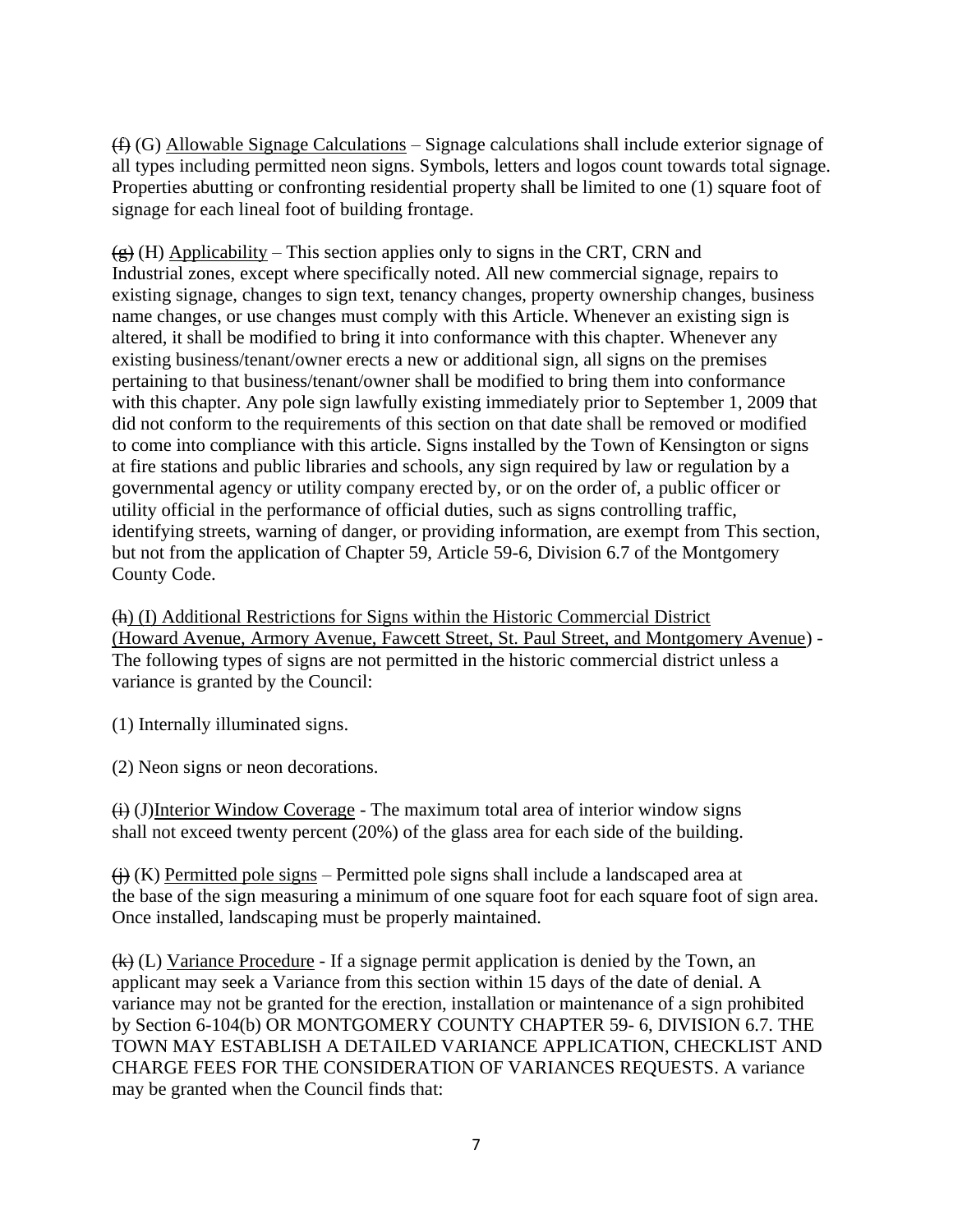(1) strict application of the Town regulations would result in peculiar and unusual practical difficulties to, or exceptional or undue hardship upon, the owner of the property or owner of such sign;

(2) the variance is the minimum reasonably necessary to overcome any exceptional conditions; and

(3) the variance can be granted without substantial impairment of the intent, purpose, and integrity of this Article. A variance decision must be based on consideration of:

(a) one or more of the following elements: size, shape, color, design elements, location or cost of the sign;

(b) the compatibility of the proposed sign with the surrounding property, the proximity of other signs, and the characteristics of the area; [and]

(c) confirmation that the property and all other signs on the property are in conformance with the Article.

(d) recommendation of the HPC if located in the Historic District and if requested by the Council or offered by the HPC.

(4) Contiguous, confronting and abutting owners must receive notice of the variance application prior to consideration by the Council.

 $(H)$  (M)Conditions and Revocation - The Council may impose conditions and terms on a sign variance, and may revoke any previously granted sign variance when it determines: (1) the applicant supplied inaccurate information to the Council, or

(2) the terms of the variance set by the Council have not been met or have been violated. [The Council may establish a detailed variance application, checklist and charge fees for the consideration of variances requests This provision shall not permit the Council to grant a variance allowing any sign prohibited under Montgomery County Chapter 59- 6, Division 6.7.]

#### **Section 5**. **BE IT FURTHER ORDAINED AND ENACTED** by the Mayor and Council of

the Town of Kensington that, Chapter 6, "Signs and Commercial Regulations" Article 1 "Signs and

Solicitors", Section 6-106 "Enforcement and penalties" of the Code of the Town of Kensington be,

and is hereby, repealed and re-enacted with amendments to read as follows:

Section 6-106. Enforcement and Penalties.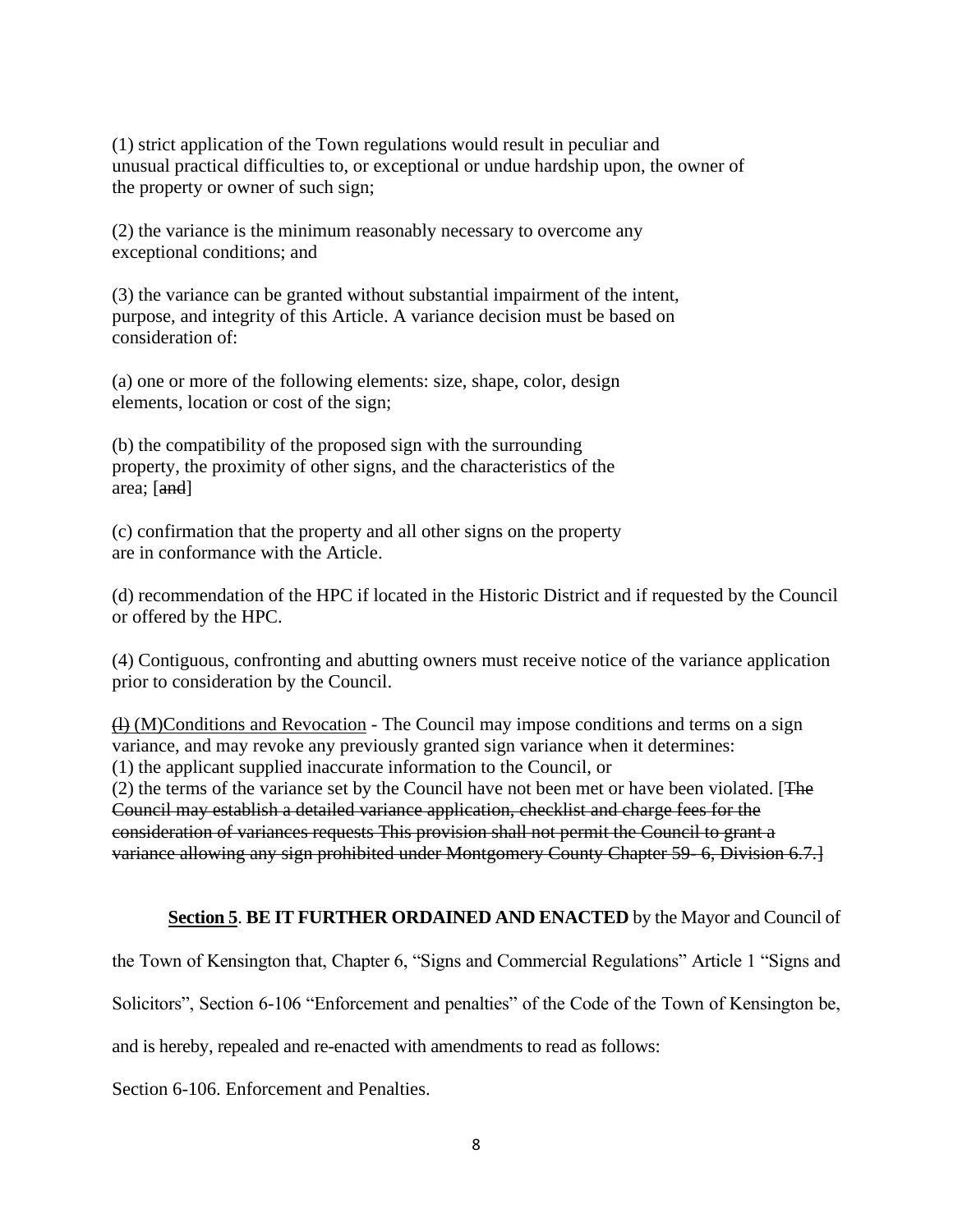(a) A violation of Section 6-103 shall be a Class F municipal infraction punishable pursuant to Section 10-303 of this Code. Written notice of violation shall be mailed by certified mail to the property owner and tenant occupant (if applicable). Any costs incurred in the removal of prohibited signs by the Town or its designee shall be assessed to the owner of the sign and may be collected as an ordinary debt or in the manner of taxes and shall be a lien on any property belonging to the owner within the Town. For violation assessment and cost reimbursement purposes, the owner shall be considered the individual(s) benefiting from the sign to be determined by phone number, name or address indicated on the sign. In the event the tenant occupant has vacated, the property owner shall be the responsible party. (b) A violation of Section 6-102 and 6-104 shall be a Class E municipal infraction punishable pursuant to Section 10-303 of this Code.

#### **Section 6**. **BE IT FURTHER ORDAINED AND ENACTED** by the Mayor and Council of

the Town of Kensington that upon formal introduction of this proposed Ordinance, the Town Clerk shall distribute a copy to each Council member and shall maintain a reasonable number of copies in the office of the Town Clerk. The proposed ordinance or a fair summary thereof together with a notice setting out the time and place for a public hearing thereon and for its consideration by the Council, shall be:

- a. Posted at the town hall by the next business day;
- b. Posted on the official town website;
- c. Sent to those persons listed on the official town email list /mail subscription service; and
- d. Published once prior to the public hearing in the town newsletter or sent by substitute regular mail to newsletter circulation addresses.

The public hearing shall be held at least fifteen (15) days after introduction and may be held separately or in connection with a regular or special council meeting and may be adjourned from time to time. All persons interested shall have an opportunity to be heard. This Ordinance shall become effective on \_\_\_\_\_\_\_\_\_\_\_\_\_\_\_\_\_\_\_\_\_\_\_\_ provided that the ordinance or a fair summary thereof is:

a. Posted at the town hall by the next business day for at least two (2) weeks;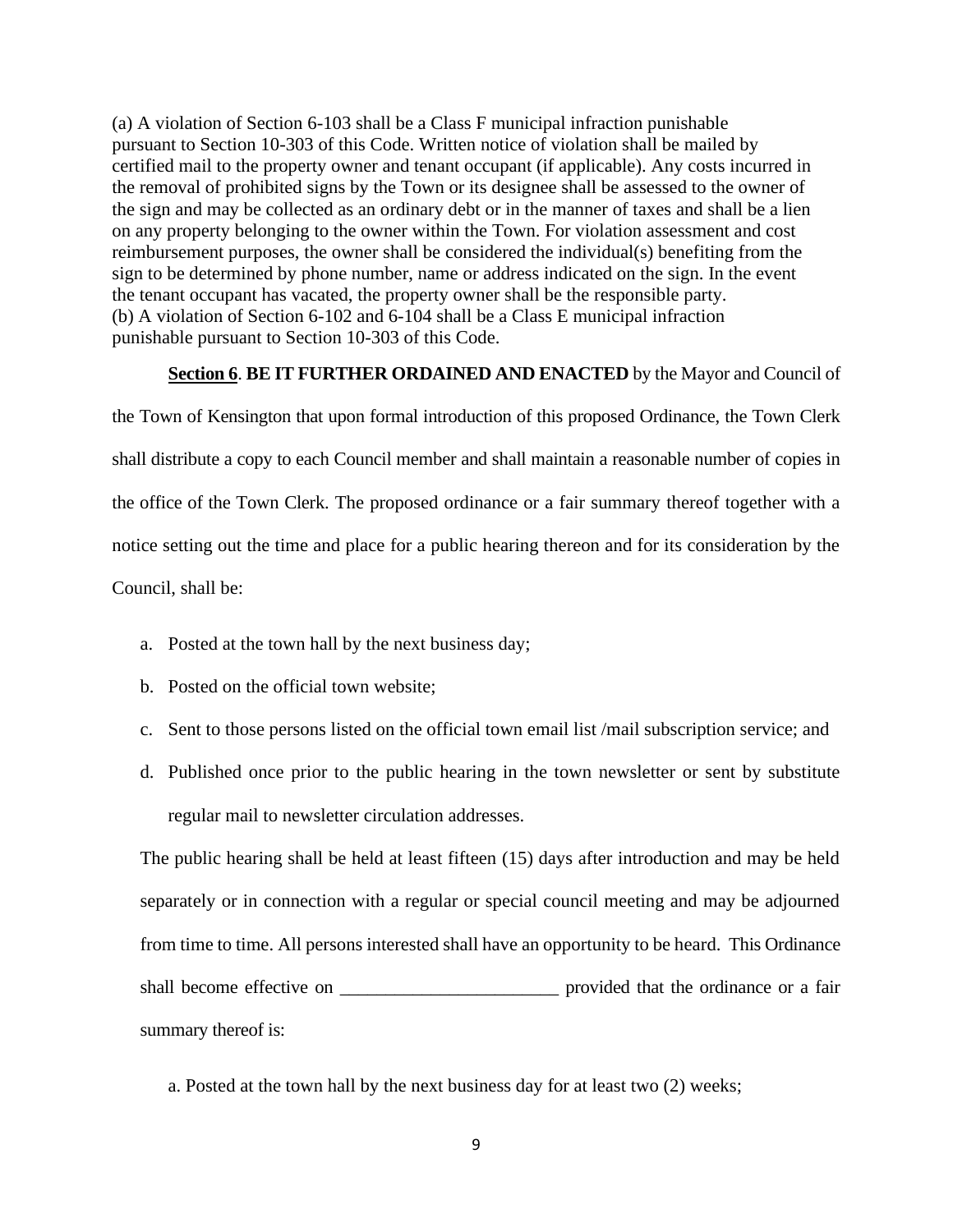b. Posted on the official town website;

c. Sent to those persons listed on the official town email list /mail subscription service; and

d. Published once in the town newsletter.

**INTRODUCED** by the Mayor and Council of the Town of Kensington, Maryland at a public meeting assembled on the \_\_\_\_\_\_ day of \_\_\_\_\_\_\_\_ 2019.

**ADOPTED** by the Mayor and Council of the Town of Kensington, Maryland at a public

meeting assembled on the day of 2019.

**EFFECTIVE** the \_\_\_\_\_ day of \_\_\_\_\_\_\_\_\_\_\_, 2019.

# **ATTEST: TOWN OF KENSINGTON**

 $\text{By:}\_$ 

Susan Engels, Clerk-Treasurer Tracey Furman, Mayor

# **APPROVED AS TO FORM:**

Suellen M. Ferguson, Town Attorney

\_\_\_\_\_\_\_\_\_\_\_\_\_\_\_\_\_\_\_\_\_\_\_\_\_\_\_\_\_\_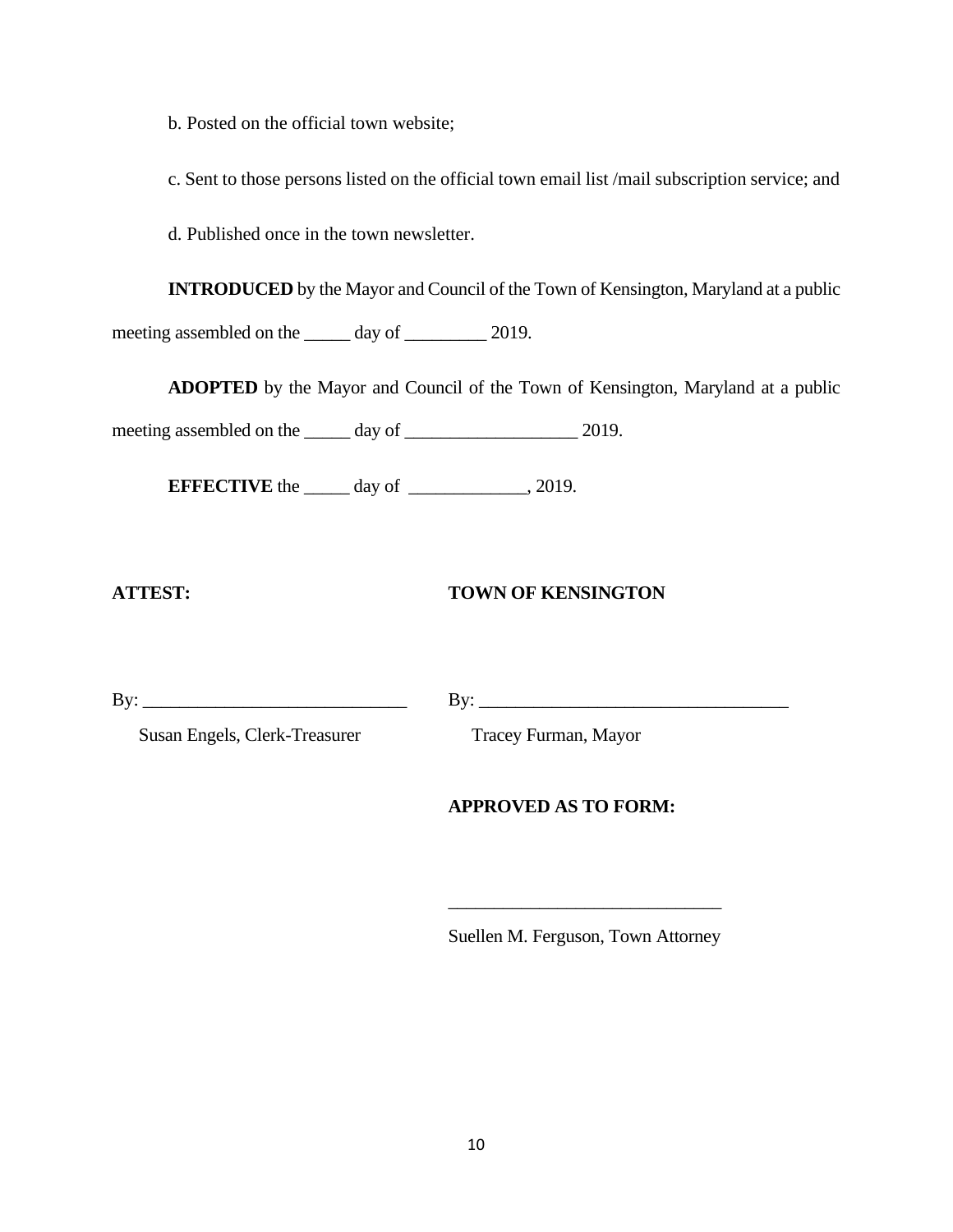DRAFT Ordinance No. O-04-2019 Introduced: 12-9-2019 Adopted:

**SUBJECT:** AN ORDINANCE OF THE MAYOR AND TOWN COUNCIL TO AMEND CHAPTER VII, "PUBLIC HEALTH, SAFETY, AND CONDUCT", ARTICLE 5, "ANIMALS", BY REPEALING AND RE-ENACTING SECTION 7-502, "OWNERS RESPONSIBLE FOR CURBING OF ANIMALS", AND SECTION 7-503, "CONTROL OF VICIOUS ANIMALS"; AND BY ADDING SECTION 7-504, "UNWANTED CONTACT", SECTION 7-505, "ANIMAL NOISE", SECTION 7-506, "DANGEROUS ANIMALS", AND SECTION 7-507, "DOG EXERCISE AREA", AND OTHERWISE MAKE CONFORMING CHANGES.

WHEREAS, §5-201 *et seq.* of the Local Government Article, Annotated Code of Maryland, authorizes the Mayor and Town Council to adopt such ordinances as it deems necessary to assure the good government of the Town of Kensington; to protect and preserve the rights, property and privileges of the Town; to preserve peace and good order; to secure persons and property from danger and destruction; and to protect the health, comfort and convenience of Town residents; and

WHEREAS, Article VI, "Powers of the Council", Section 601, "General Powers" of the Town Charter authorizes the Mayor and Council to adopt such ordinances as it may deem necessary for the good government of the Town; for the protection and preservation of property, rights, and privileges; for the preservation of peace and good order; for securing person and property from violation, danger, or destruction; and for the protection and promotion of the health, safety, and welfare, of the residents and visitors of the Town; and

WHEREAS, the Mayor and Town Council have adopted Chapter VII, "Public Health, Safety, and Conduct", Article 5, "Animals", to govern the care and maintenance of animals in the Town; and

WHEREAS, the Mayor and Town Council have determined that it is in the public interest to amend Article 5, "Animals", to update the code, allow the establishment of a dog exercise area and provide regulations for its use, and otherwise make conforming changes.

NOW THEREFORE, the Mayor and Town Council of Kensington does hereby adopt the following ordinance:

**AN ORDINANCE OF THE MAYOR AND TOWN COUNCIL TO AMEND CHAPTER VII, "PUBLIC HEALTH, SAFETY, AND CONDUCT", ARTICLE 5, "ANIMALS", BY REPEALING AND RE-ENACTING** 

| <b>CAPS</b>     | : Indicate matter added to existing law.                                             |
|-----------------|--------------------------------------------------------------------------------------|
| [Brackets]      | : Indicate matter deleted from law.                                                  |
| Asterisks * * * | : Indicate matter remaining unchanged in existing law but not set forth in Ordinance |
| CAPS            | :Indicate matter added in amendment                                                  |
| [Brackets]      | : Indicate matter deleted in amendment                                               |
|                 |                                                                                      |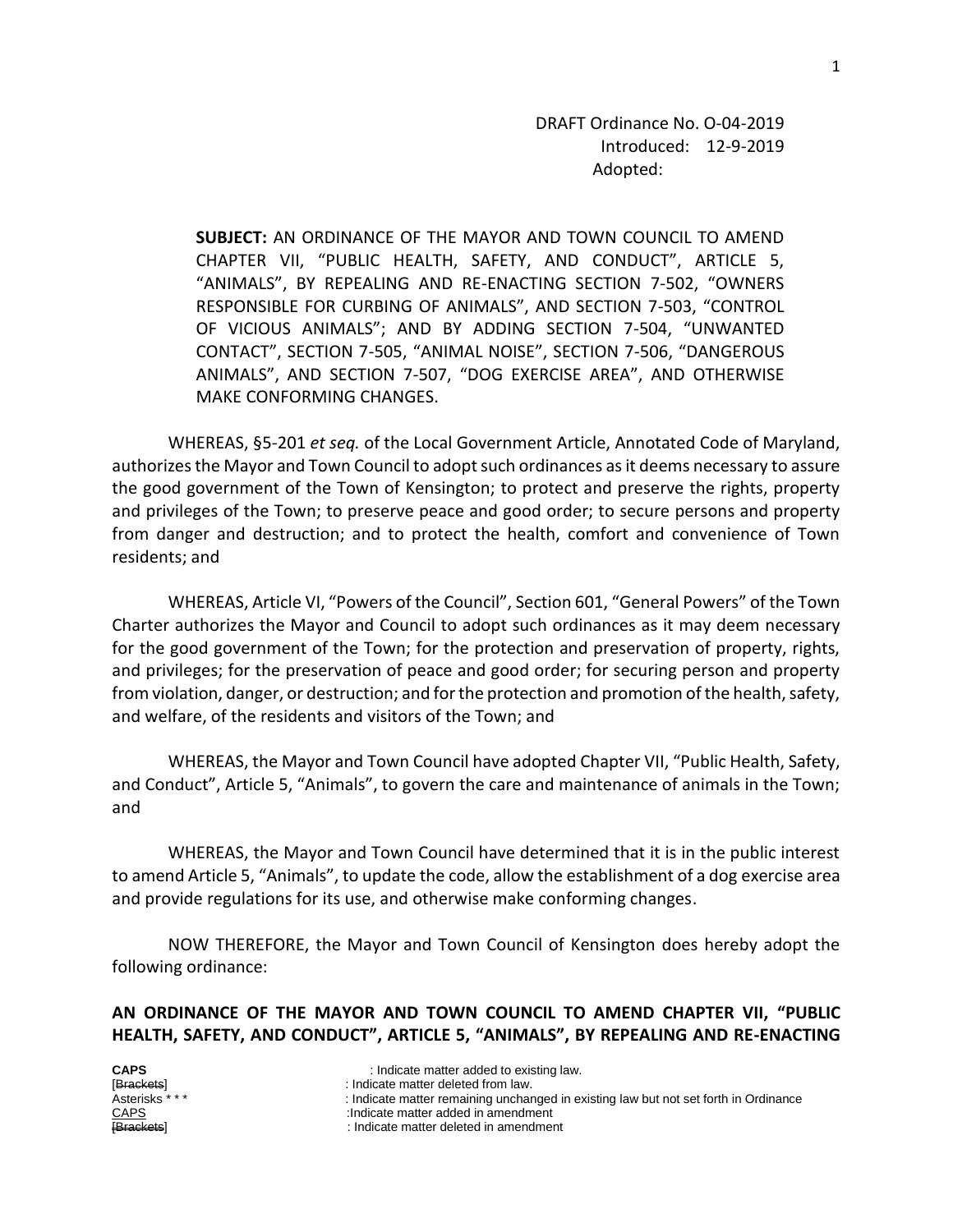**SECTION 7-502, "OWNERS RESPONSIBLE FOR CURBING OF ANIMALS", AND SECTION 7-503, "CONTROL OF VICIOUS ANIMALS"; AND BY ADDING SECTION 7-504, "UNWANTED CONTACT", SECTION 7-505, "ANIMAL NOISE", SECTION 7-506, "DANGEROUS ANIMALS", AND SECTION 7- 507, "DOG EXERCISE AREA", AND OTHERWISE MAKE CONFORMING CHANGES.**

**Section 1**. **NOW THEREFORE, BE IT ORDAINED AND ENACTED**, by the Mayor and

Council of the Town of Kensington that Chapter VII, "Public Health, Safety, and Conduct", Article 5,

"Animals", Section 7-502, "Owners Responsible for Curbing of Animals", be repealed, re-enacted and

amended to read as follows:

Section 7-502. [Owners Responsible for Curbing Animals] **ANIMAL DEFECATION**

**[** (a) Pet owners shall clean up and properly dispose of their pet's excrement when it is deposited on public property where people walk or congregate or on private property other than that of the owners.

(b) It shall be unlawful for any person to allow his or her dog to be on school grounds or public recreation areas when people are present unless such a dog is on a leash and under the immediate control of a responsible person.]

**(A) AN OWNER MUST NOT ALLOW AN ANIMAL TO DEFECATE ON PROPERTY OUTSIDE OF THE OWNER'S PROPERTY, EXCEPT THAT AN ANIMAL MAY DEFECATE ON PUBLIC PROPERTY OR THE COMMON AREA OF PROPERTY IN WHICH THE OWNER SHARES AN INTEREST IF THE OWNER IMMEDIATELY REMOVES AND DISPOSES OF THE FECES BY A SANITARY METHOD APPROVED BY THE TOWN. THIS PARAGRAPH DOES NOT AFFECT ANY RIGHT OF A COMMON OWNERSHIP COMMUNITY TO REGULATE OR BAN ANIMALS FROM THE COMMUNITY'S PROPERTY.**

**(B) ANIMAL FECES MAY BE COLLECTED IN A PLASTIC BAG AND DISPOSED OF IN A TOWN TRASH CART, IF THE BAG IS PLACED INSIDE ANOTHER PLASTIC BAG.**

(c) . **A CITATION MAY BE ISSUED TO THE OWNER OR CUSTODIAN OF THE ANIMAL FOR A VIOLATION OF THIS SECTION AS A CLASS G MUNICIPAL INFRACTION, SUBJECT TO THE PENALTY PRESCRIBED IN CHAPTER X OF THIS CODE OF ORDINANCES**

**Section 2**. **BE IT FURTHER ORDAINED AND ENACTED** by the Mayor and Council of the Town of Kensington that Chapter VII, "Public Health, Safety, and Conduct", Article 5, "Animals", Section 7-503, "Control of Vicious Animals", be repealed, re-enacted and amended to read as follows:

**CAPS** : Indicate matter added to existing law.<br> **Exacted Exacts** : Indicate matter deleted from law.

- 
- [Brackets] : Indicate matter deleted from law. : Indicate matter remaining unchanged in existing law but not set forth in Ordinance

CAPS :Indicate matter added in amendment

: Indicate matter deleted in amendment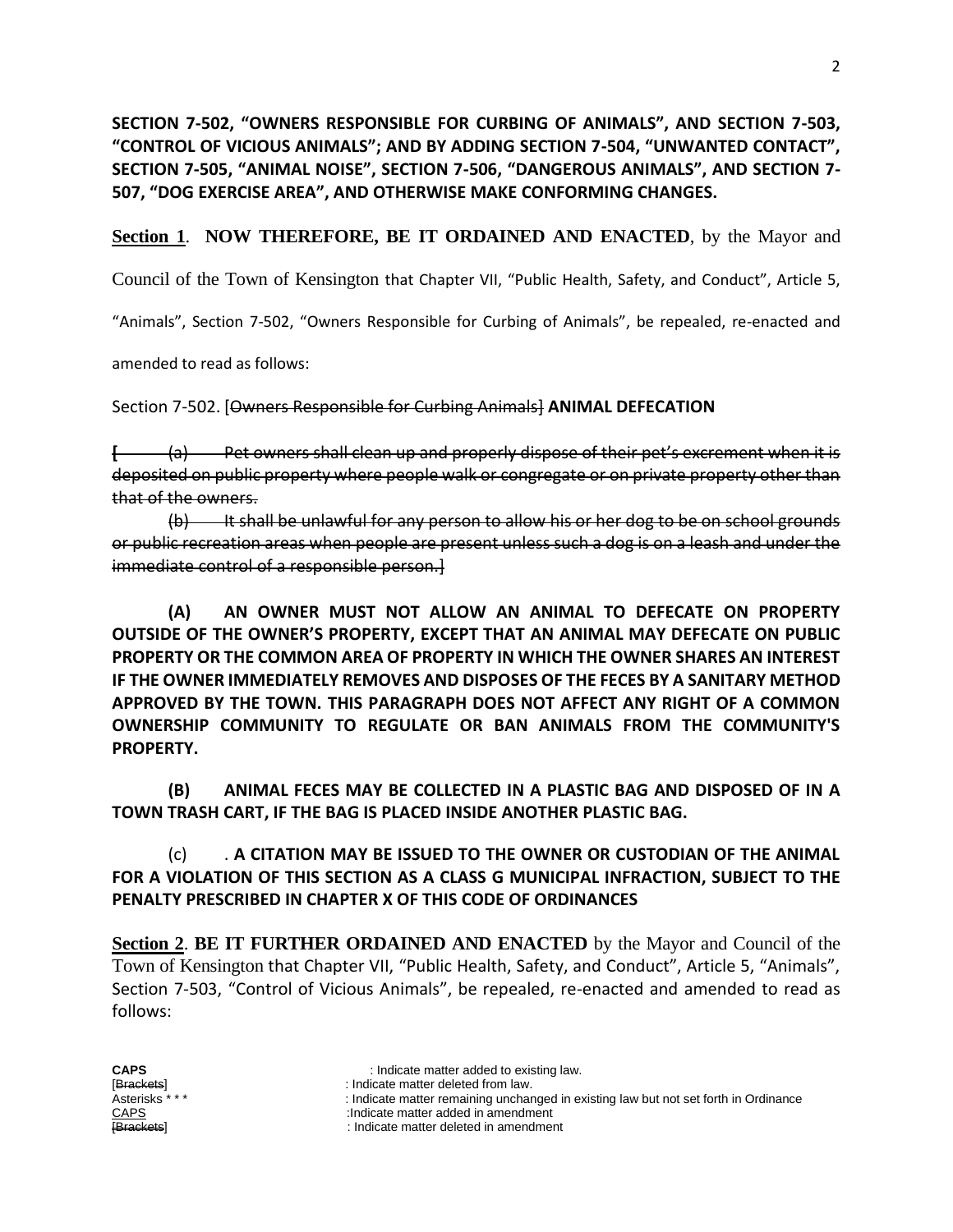Section 7-503. [Control of Vicious Animals] **ANIMALS AT LARGE**

(a) It shall be unlawful for any person to let any vicious or dangerous animal out of secure confinement within his or her residence unless such animal is muzzled, leashed and under the immediate control of a responsible person.]

**(A) ANIMALS AT LARGE ARE PROHIBITED.** 

**(B) ANY DOG IS AT LARGE IF IT IS OUTSIDE THE OWNER'S PREMISES AND NOT LEASHED, UNLESS IT IS A SERVICE DOG, IS IN A DOG EXERCISE AREA DESIGNATED BY THE TOWN OR THE MARYLAND NATIONAL CAPITAL PARK AND PLANNING COMMISSION, OR IS PARTICIPATING IN AN ACTIVITY APPROVED BY THE TOWN.**

[ (b) A violation of this Section shall be enforced by Montgomery County Police.]

**(C) ANY OTHER ANIMAL (I.E. CAT, LIVESTOCK,) IS AT LARGE IF IT IS OUTSIDE THE OWNER'S PREMISES AND NOT LEASHED OR IMMEDIATELY RESPONSIVE TO VERBAL OR NON-VERBAL DIRECTION.**

**(D) THE COMMON AREA OF A HOMEOWNER'S ASSOCIATION, CONDOMINIUM OR COOPERATIVE IS NOT THE OWNER'S PREMISES.**

**(E) THIS SECTION MAY BE ENFORCED BY THE MONTGOMERY COUNTY POLICE.**

**(F) THE TOWN OF KENSINGTON RESERVES THE RIGHT TO ISSUE A CITATION TO THE OWNER OR CUSTODIAN OF THE ANIMAL FOR A VIOLATION OF THIS SECTION AS A CLASS G MUNICIPAL INFRACTION, SUBJECT TO THE PENALTY PRESCRIBED IN CHAPTER X OF THIS CODE OF ORDINANCES.** 

**Section 3**. **BE IT FURTHER ORDAINED AND ENACTED** by the Mayor and Council of the Town of Kensington that Chapter VII, "Public Health, Safety, and Conduct", Article 5, "Animals", Section 7-504, "Unwanted Contact", be and is hereby enacted to read as follows:

**SECTION 7-504. UNWANTED CONTACT**

**(A) UNWELCOME OR UNSOLICITED THREATENING PHYSICAL CONTACT OR CLOSE PROXIMITY TO A PERSON OR DOMESTIC ANIMAL, SUCH AS BITING, CHASING, TRACKING, IHIBITING MOVEMENT, OR JUMPING, THAT OCCURS OUTSIDE THE OWNER'S PROPERTY AND THAT MAY CAUSE ALARM IN A REASONABLE PERSON, IS PROHIBITED.**

**(B)THIS SECTION MAY BE ENFORCED BY THE MONTGOMERY COUNTY POLICE.**

- 
- [Brackets] : Indicate matter deleted from law. : Indicate matter remaining unchanged in existing law but not set forth in Ordinance

CAPS :Indicate matter added in amendment

<sup>:</sup> Indicate matter deleted in amendment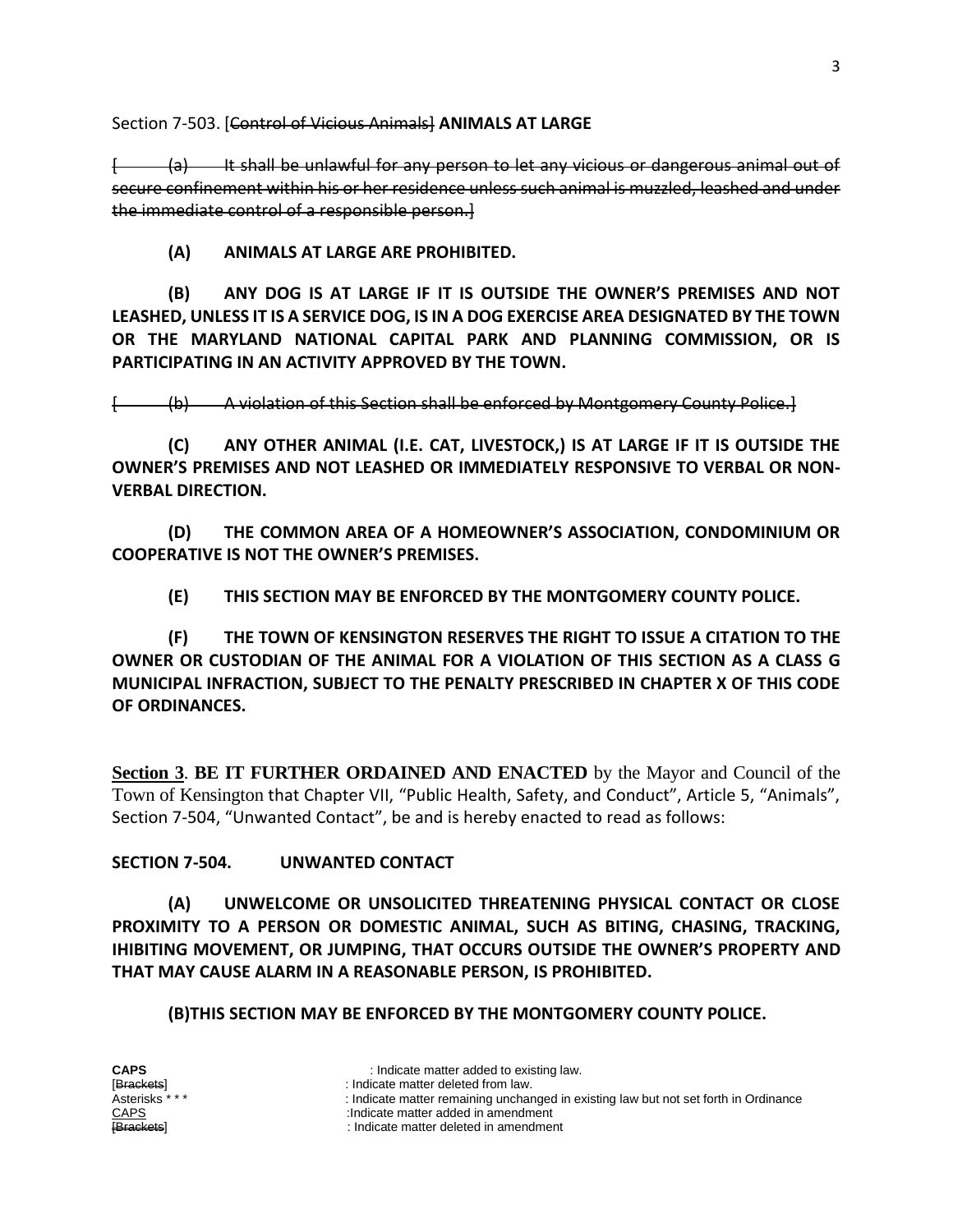**(C) THE TOWN OF KENSINGTON RESERVES THE RIGHT TO ISSUE A CITATION TO THE OWNER OR CUSTODIAN OF THE ANIMAL FOR VIOLATION OF THIS SECTION AS A CLASS A MUNICIPAL INFRACTION SUBJECT TO THE PENALTY PRESCRIBED IN CHAPTER X OF THIS CODE OF ORDINANCES.** 

**Section 4**. **BE IT FURTHER ORDAINED AND ENACTED** by the Mayor and Council of the Town of Kensington that Chapter VII, "Public Health, Safety, and Conduct", Article 5, "Animals", Section 7-505, "Animal Noise", be and is hereby enacted to read as follows:

# **SECTION 7-505. ANIMAL NOISE**

**(A) AN OWNER OR CUSTODIAN MUST NOT ALLOW AN ANIMAL TO CAUSE NOISE THAT IS LOUD ENOUGH AND PERSISTENT ENOUGH TO DISTURB ANOTHER PERSON'S QUIET ENJOYMENT.**

# **(B) THIS SECTION MAY BE ENFORCED BY THE MONTGOMERY COUNTY POLICE.**

**Section 5**. **BE IT FURTHER ORDAINED AND ENACTED** by the Mayor and Council of the Town of Kensington that Chapter VII, "Public Health, Safety, and Conduct", Article 5, "Animals", Section 7-506, "Dangerous Animals", be and is hereby enacted to read as follows:

# *SECTION 7-506***. DANGEROUS ANIMALS**

**(A) ANIMALS WHICH ARE DEEMED TO BE DANGEROUS BY THE MONTGOMERY COUNTY ANIMAL MATTERS BOARD MUST BE KEPT CONFINED IN A SECURE ENCLOSURE TO PREVENT DIRECT CONTACT WITH HUMANS OR OTHER ANIMALS, AND MUST BE LEASHED AND MUZZLED, AND UNDER THE CONTROL OF A PERSON AT LEAST 18 YEARS WHO IS PHYSICALLY ABLE TO RESTRAIN THE ANIMAL, AT ANY TIME IT IS REMOVED FROM THE OWNER'S PROPERTY.**

**(B) A VIOLATION OF THIS SECTION MAYBE ENFORCED BY THE MONTGOMERY COUNTY POLICE.** 

**Section 6**. **BE IT FURTHER ORDAINED AND ENACTED** by the Mayor and Council of the Town of Kensington that Chapter VII, "Public Health, Safety, and Conduct", Article 5, "Animals", Section 7-507, "Dog Exercise Area", be and is hereby enacted to read as follows:

# **SECTION 7-506. DOG EXERCISE AREA**

#### **(A) THE MAYOR AND TOWN COUNCIL MAY ESTABLISH A DOG EXERVISE AREA IN THE TOWN. THE FOLLOWING REQUIREMENTS APPLY TO ANY DOG EXERCISE AREA SO ESTABLISHED.**

| <b>CAPS</b><br>: Indicate matter added to existing law.<br>[Brackets]<br>: Indicate matter deleted from law.<br>Asterisks * * *<br><b>CAPS</b><br>:Indicate matter added in amendment<br><b>[Brackets]</b><br>: Indicate matter deleted in amendment | : Indicate matter remaining unchanged in existing law but not set forth in Ordinance |
|------------------------------------------------------------------------------------------------------------------------------------------------------------------------------------------------------------------------------------------------------|--------------------------------------------------------------------------------------|
|------------------------------------------------------------------------------------------------------------------------------------------------------------------------------------------------------------------------------------------------------|--------------------------------------------------------------------------------------|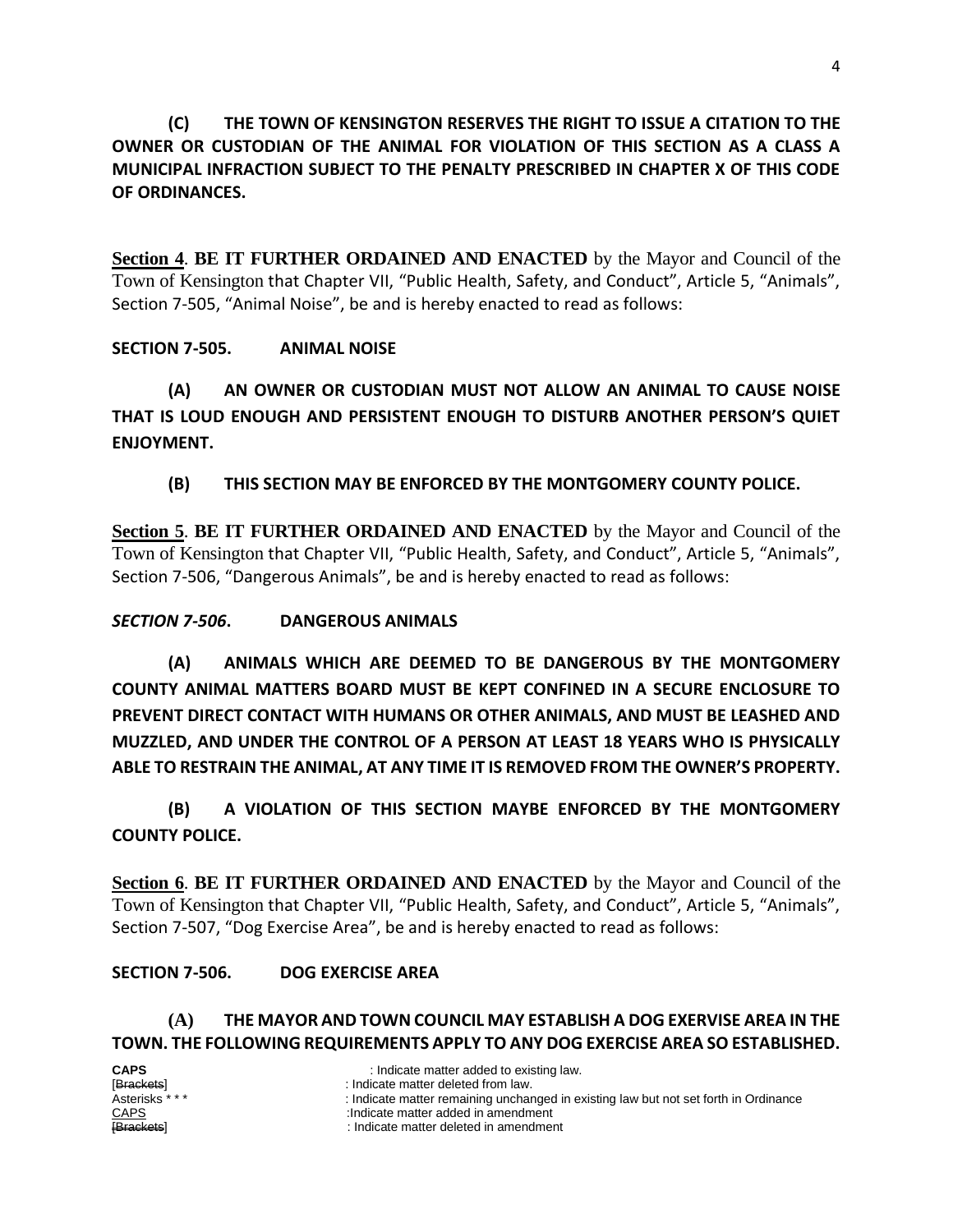**(1) ALL DOG OWNERS/HANDLERS MUST COMPLY WITH THESE RULES AND REGULATIONS AT ALL TIMES WHEN ACCESSING THE DOG EXERCISE AREA.**

**(2) ALL DOGS MUST BE ACCOMPANIED BY RESPONSIBLE OWNERS/HANDLERS WHO ARE PHYSICALLY ABLE TO EXERCISE EFFECTIVE RESTRAINT OF THE DOG(S), AND WHO WILL RESTRAIN THEIR DOGS IF NECESSARY.** 

**(3) OWNERS/HANDLERS MUST REMAIN IN THE DOG EXERCISE AREA WITH THEIR DOGS AND MUST KEEP THEIR DOGS IN SIGHT AND UNDER THEIR CONTROL AT ALL TIMES.**

**(4) THE DOG EXERCISE AREA HOURS OF OPERATION ARE DAWN TO DUSK DAILY. NO PERSON SHALL USE THE FACILITY OTHER THAN DURING THE DESIGNATED HOURS OF USAGE.**

**(5) INDIVIDUAL OWNERS/HANDLERS MAY BRING NO MORE THAN TWO (2) DOGS INTO THE DOG EXERCISE AREA AT ANY ONE TIME.**

**(6) OWNERS/HANDLERS MUST IMMEDIATELY LEASH AND REMOVE FROM THE DOG EXERCISE AREA ANY DOG SHOWING AGGRESSION TOWARDS PEOPLE OR OTHER DOGS. DOGS WITH A KNOWN HISTORY OF AGGRESSIVE OR DANGEROUS BEHAVIOR AND/OR DOGS THAT HAVE BEEN DEEMED "POTENTIALLY DANGEROUS" OR "DANGEROUS" BY ANY STATE, COUNTY OR TOWN ARE PROHIBITED AND ARE NOT PERMITTED TO ENTER THE DOG EXERCISE AREA.**

**(7) ALL DOGS 6 MONTHS OR OLDER MUST BE SPRAYED/NEUTERED.**

**(8) ANY DOG WITH A TRANSMISSIBLE, COMMUNICABLE DISEASE MAY NOT ENTER THE DOG EXERCISE AREA.**

**(9) ALL DOGS ENTERING THE DOG EXERCISE AREA MUST BE CURRENTLY LICENSED BY AN AUTHORIZED JURISDICTION AND MUST BE CURRENTLY VACCINATED AGAINST THE RABIES VIRUS. ALL DOGS ARE REQUIRED TO WEAR A CURRENT RABIES VACCINATION TAG WHEN USING THE FACILITY.** 

[Brackets] : Indicate matter deleted from law. : Indicate matter remaining unchanged in existing law but not set forth in Ordinance

CAPS :Indicate matter added in amendment

: Indicate matter deleted in amendment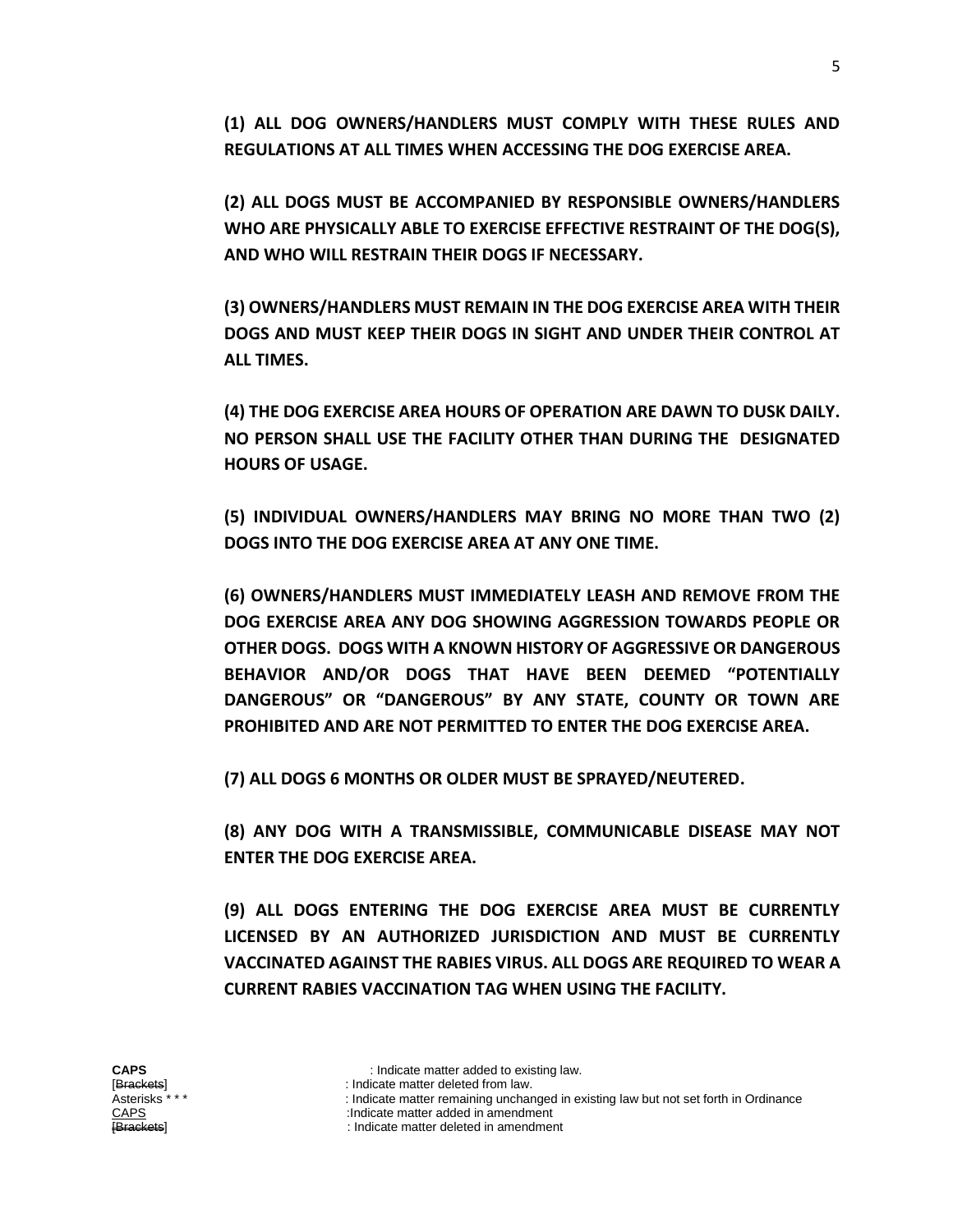**(10) PUPPIES USING THE DOG EXERCISE AREA MUST BE FOUR (4) MONTHS OF AGE OR OLDER.**

**(11) DOGS MUST BE IMMEDIATELY LEASHED AND RESTRAINED WHEN ADVISED TO DO SO BY A TOWN STAFF /CODE ENFORCEMENT OFFICER, AND ANY PERSON AND THEIR DOG MUST LEAVE THE DOG EXERCISE AREA WHEN ORDERED TO DO SO BY A TOWN STAFF MEMBER/CODE OFFICER.**

**(12) EATING, SMOKING OR VAPING ARE NOT PERMITTED INSIDE THE DOG EXERCISE AREA.** 

**(13) NO DOG FOOD TREATS OR TOYS, EXCEPT TENNIS BALLS, ARE PERMITTED IN THE DOG EXERCISE AREA.**

**(14) NO BARE FEET ARE PERMITTED IN THE DOG EXERCISE AREA.**

**(15) OWNERS/HANDLERS SHALL CARRY A LEASH AT ALL TIMES, AND DOGS MUST BE LEASHED WHEN ENTERING AND LEAVING THE DOG EXERCISE AREA. "SPIKED" DOG COLLARS ARE NOT PERMITTED INSIDE THE DOG EXERCISE AREA.**

**(16) OWNERS/HANDLERS ARE LEGALLY RESPONSIBLE FOR THE BEHAVIOR OF THEIR DOGS AND REMAIN LEGALLY RESPONSIBLE FOR ANY INJURIES OR DAMAGE CAUSED BY THEIR DOGS.**

**(17) OWNERS/HANDLERS ARE RESPONSIBLE FOR SECURELY CLOSING AND LATCHING ALL GATES AS THEY ENTER OR EXIT THE DOG EXERCISE AREA.**

**(18) OWNERS/HANDLERS MUST PICK UP AND PROPERLY DISPOSE OF THEIR DOG'S FECES. DISPOSAL BAGS ARE PROVIDED FOR THIS PURPOSE.**

**(19) DOGS MUST NOT BE ALLOWED TO DIG. ANY HOLES CREATED BY A DOG SHALL BE IMMEDIATELY CORRECTED AND FILLED BY THE DOG'S OWNER/HANDLER.**

**(20) CHILDREN UNDER THE AGE OF ELEVEN (11) MUST BE ACCOMPANIED AT ALL TIMES BY A RESPONSIBLE ADULT WHO WILL BE ACCOUNTABLE FOR THE** 

**CAPS** : Indicate matter added to existing law.<br>
[Brackets] **:** Indicate matter deleted from law.

<sup>[</sup>Brackets] indicate matter deleted from law.<br>Asterisks \*\*\* https://www.indicate.matter.remaining.unchar : Indicate matter remaining unchanged in existing law but not set forth in Ordinance

CAPS :Indicate matter added in amendment

<sup>:</sup> Indicate matter deleted in amendment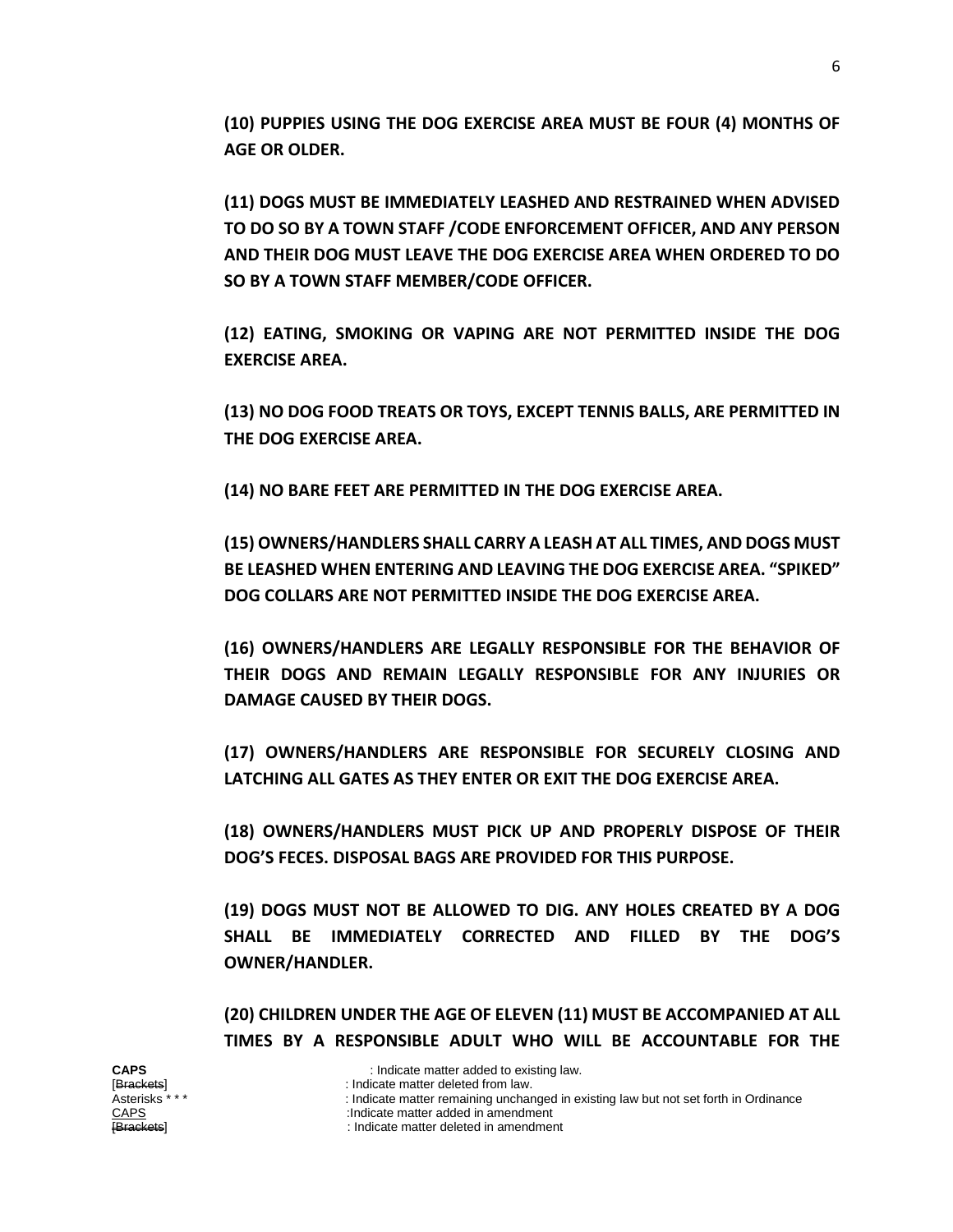**BEHAVIOR AND WELLBEING OF THE CHILD. CHILDREN SHOULD BE DISCOURAGED FROM APPROACHING OR PLAYING WITH UNFAMILIAR DOGS.**

**(21) OWNERS/HANDLERS ARE NOT PERMITTED TO GROOM OR BATHE THEIR DOGS INSIDE THE DOG EXERCISE AREA.**

**(22) PROFESSIONAL DOG SERVICES SUCH AS, BUT NOT LIMITED TO, TRAINING, BEHAVIOR MODIFICATION AND GROOMING ARE PROHIBITED INSIDE THE DOG EXERCISE AREA.**

**(23) UPON A FINDING THAT A DOG IS DANGEROUS, POTENTIALLY DANGEROUS OR A PUBLIC NUISANCE AS DEFINED IN CHAPTER 5 OF THE MONTGOMERY COUNTY CODE, OR THAT A DOG HAS BITTEN A PERSON OR ANOTHER DOG WITHOUT PROVOCATION, THE TOWN MAY BAN THE DOG FROM ACCESSING THE DOG EXERCISE AREA. APPEALS FROM THAT FINDING WILL BE MADE TO THE TOWN MANAGER.**

**(B) A CITATION TO THE OWNER OR CUSTODIAN OF THE ANIMAL MAY BE ISSUED FOR VIOLATION OF THIS SECTION AS A CLASS A MUNICIPAL INFRACTION SUBJECT TO THE PENALTY PRESCRIBED IN CHAPTER X OF THIS CODE OF ORDINANCES.** 

AND BE IT FURTHER ORDAINED AND ORDERED, this day of January, 2020, by the Mayor and Town Council of Kensington, acting under and by virtue of the authority granted to it by §5- 201 *et seq.* of the Local Government Article, Annotated Code of Maryland, and Article VI, "Powers of the Council", Section 601, "General Powers" of the Town Charter that:

(1) If any part of provision of this ordinance is declared by a court of competent jurisdiction to be invalid, the part of provision held to be invalid shall not affect the validity of the ordinance as a whole or any remaining part thereof; and

(2) This ordinance shall take effect on the day of January, 2020, provided the following:

(a) Posted at Town Hall by the next business day following introduction; and

(b) Posted on the official Town website; and

(c) Sent to those persons listed on the official Town email list/mail subscription service; and

CAPS :Indicate matter added in amendment

: Indicate matter deleted in amendment

<sup>[</sup>Brackets] indicate matter deleted from law.<br>Asterisks \*\*\* https://www.indicate.matter.remaining.unchar : Indicate matter remaining unchanged in existing law but not set forth in Ordinance